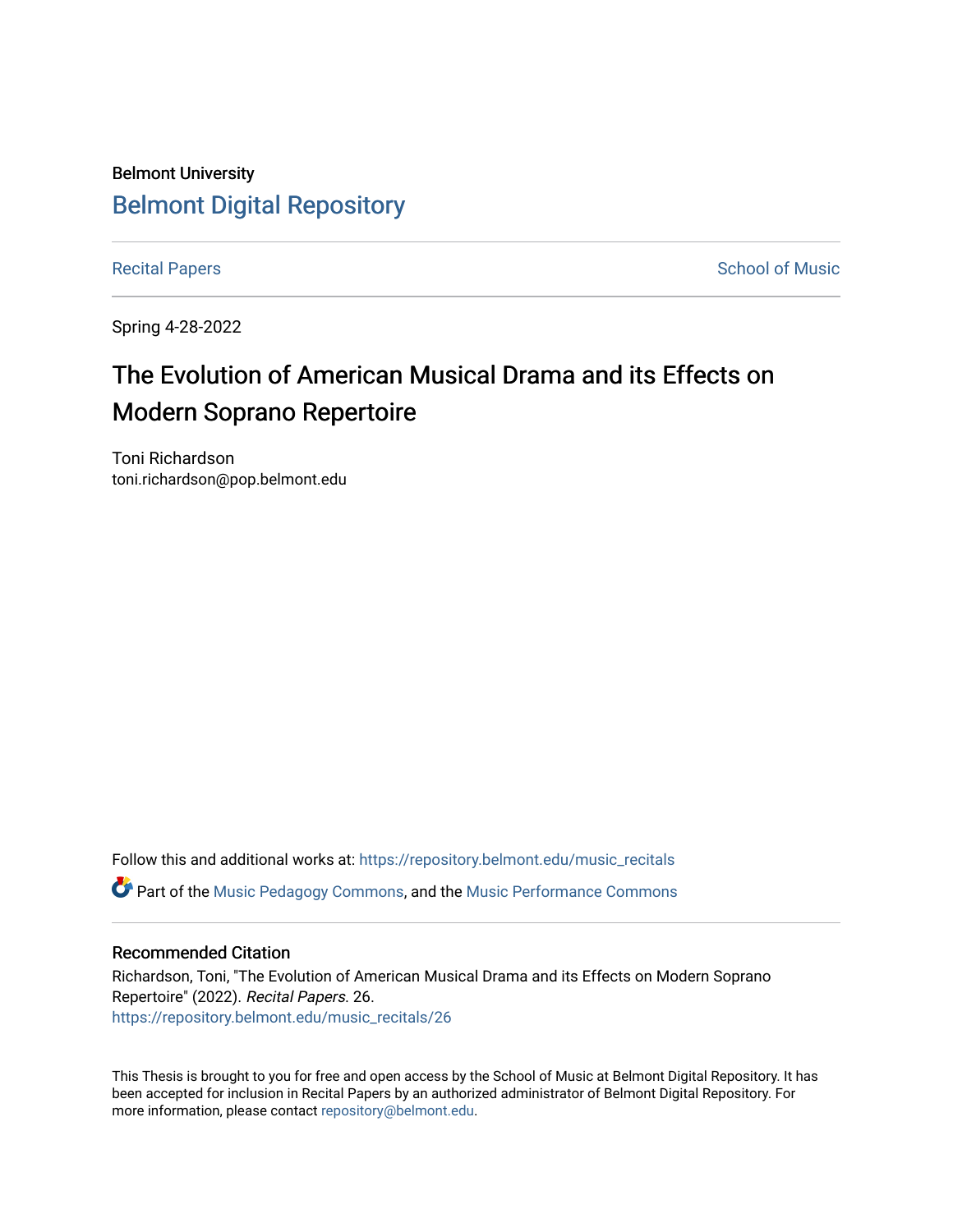### THE EVOLUTION OF AMERICAN MUSICAL DRAMA AND ITS EFFECTS ON MODERN SOPRANO REPERTOIRE

By TONI JEAN RICHARDSON

## A RESEARCH PAPER

Submitted in partial fulfillment of the requirements for the degree Master of Music in Vocal Pedagogy in the School of Music of the College of Music and Performing Arts Belmont University

NASHVILLE, TENNESSEE

May 2022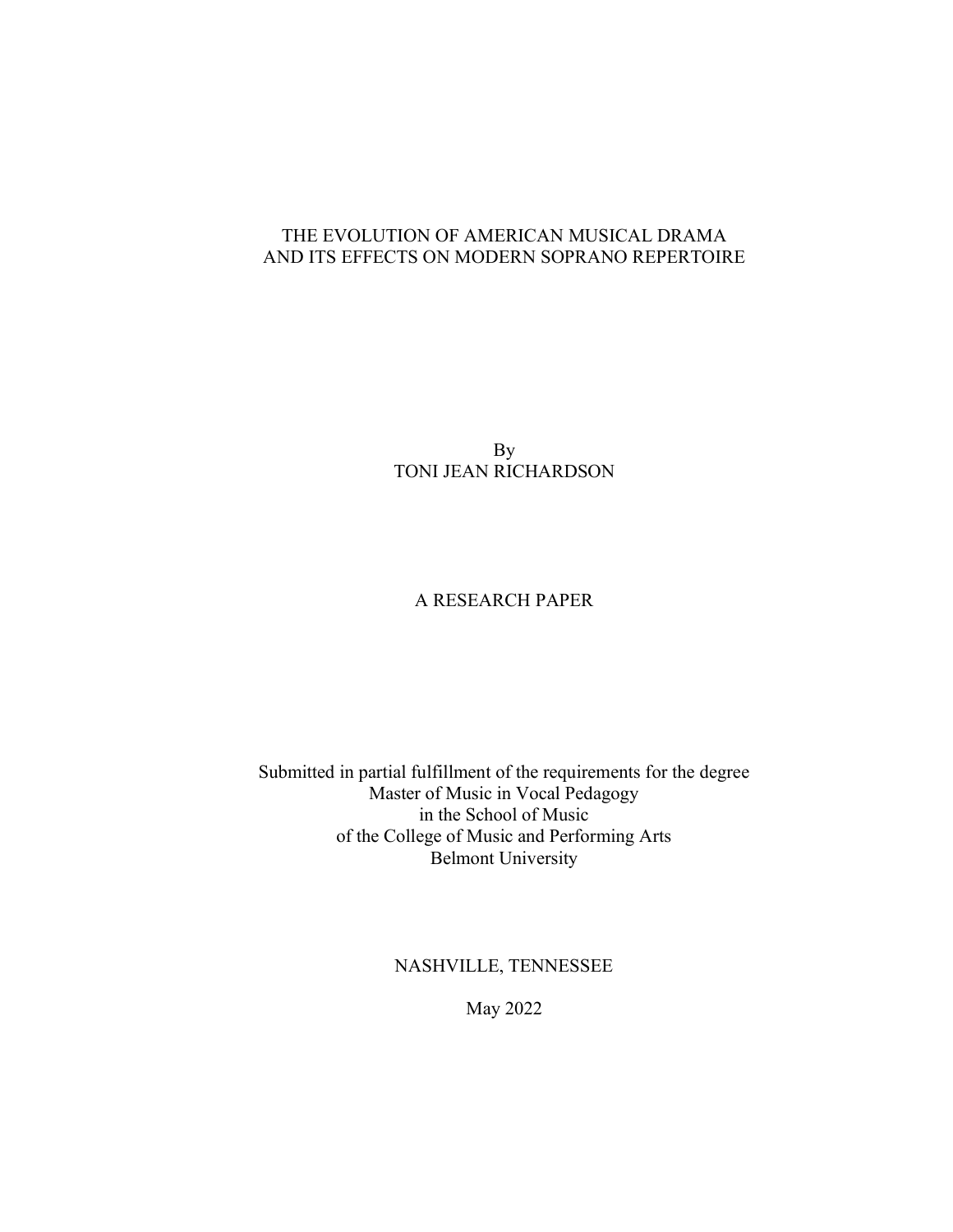Submitted by Toni Richardson in partial fulfillment of the requirements for the degree of Master of Music in Vocal Pedagogy.

Accepted on behalf of the Graduate Faculty of the School of Music by the Mentoring Committee:

04/26/2022

 $U^{4/20/2022}$  and  $1/10$   $1/10$   $1/10$   $1/10$   $1/10$   $1/10$   $1/10$   $1/10$   $1/10$   $1/10$   $1/10$   $1/10$   $1/10$   $1/10$   $1/10$   $1/10$   $1/10$   $1/10$   $1/10$   $1/10$   $1/10$   $1/10$   $1/10$   $1/10$   $1/10$   $1/10$   $1/10$   $1/10$   $1/10$ 

Date Mark Whatley, D.M.A. Major Mentor

 $\overline{O}$ 

Nancy Allen, M.M. Second Mentor

04/26/2022

 $V$  and  $V$  and  $V$  and  $V$  and  $V$  and  $V$  and  $V$  and  $V$  and  $V$  and  $V$  and  $V$  and  $V$  and  $V$  and  $V$  and  $V$  and  $V$  and  $V$  and  $V$  and  $V$  and  $V$  and  $V$  and  $V$  and  $V$  and  $V$  and  $V$  and  $V$  and  $V$  and  $V$  a

Date Jeremy Lanc Ph.D. Ex-Officio Mentor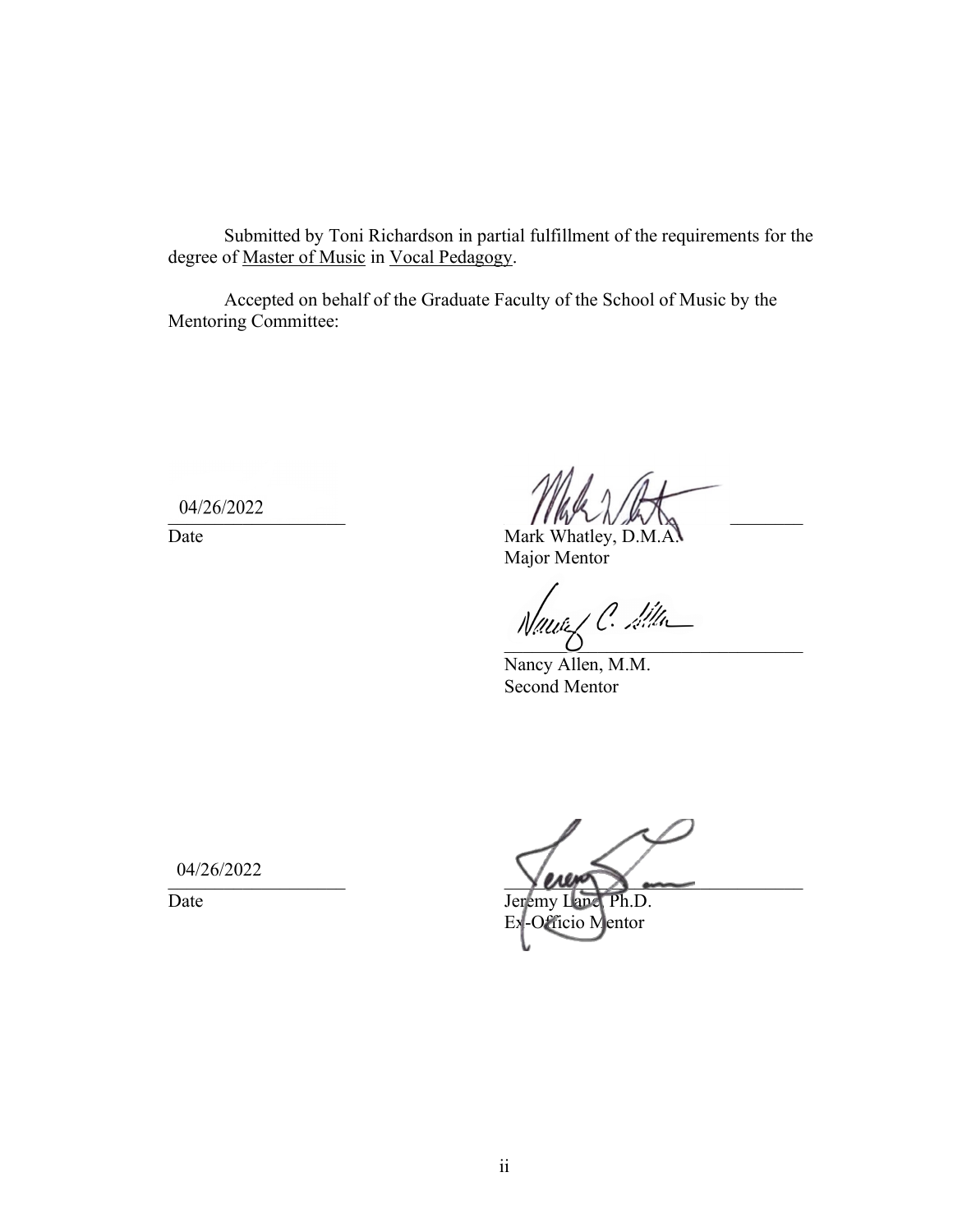## **Contents**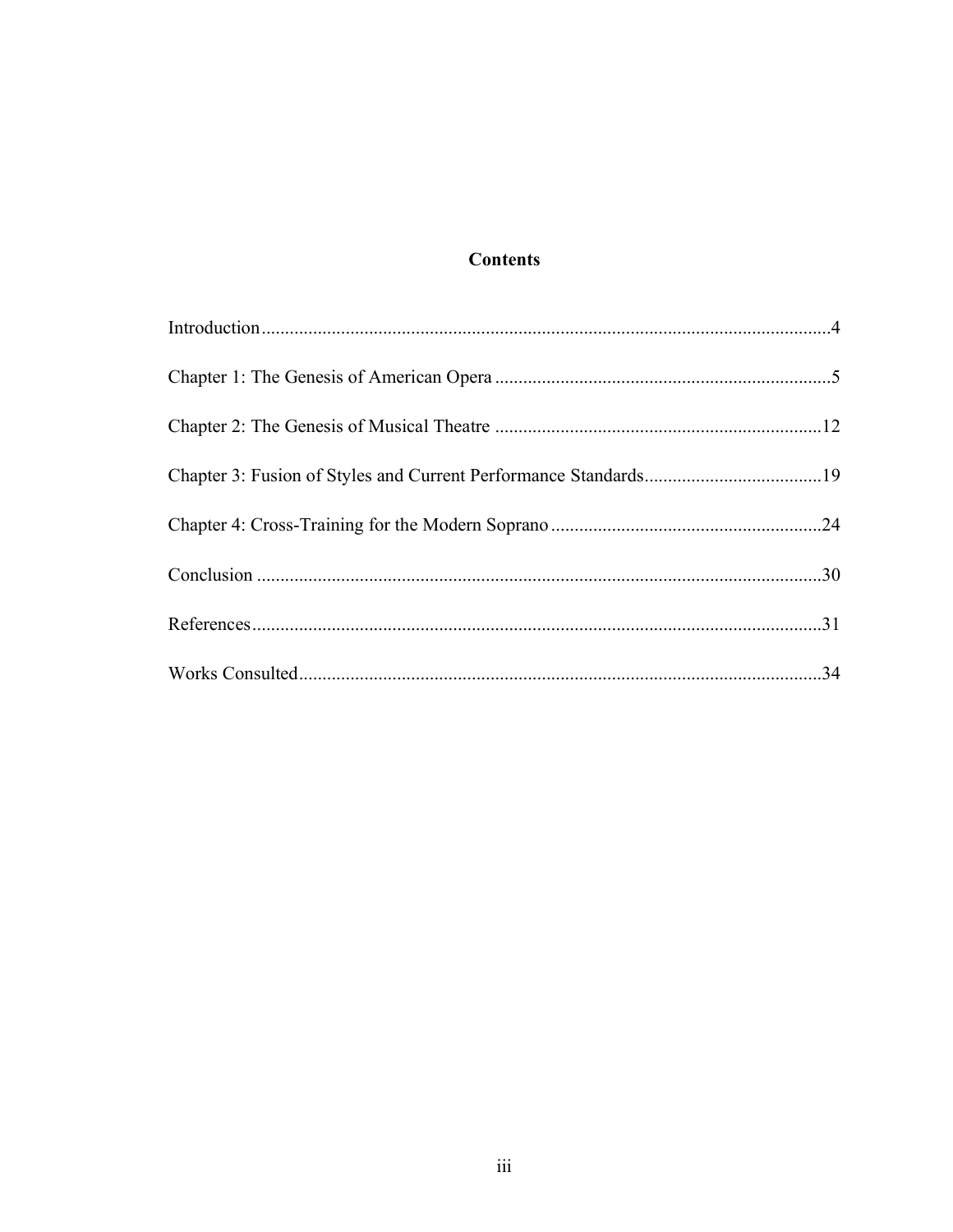#### **Introduction**

As an operatically trained soprano, my love for Broadway and musical theatre has caused frustration for many of my classical voice teachers in the past. These two styles of singing often present different—some might even say *opposite*—pedagogical techniques, but I have always believed that they can, and must, coexist if properly executed. In fact, the line between opera and musicals can be so vague that many early musicals could be mistaken for opera. Historically, Golden Age musical theatre and opera in the United States share many similarities in terms of vocal technique, themes, and even some composers. However, while they share many similarities, the differences between these genres must be treated with care on stage and in the voice studio. My goal with this project is to provide clarity regarding the differences between these genres, how they can coexist, and how they can be successfully performed in the twenty-first century.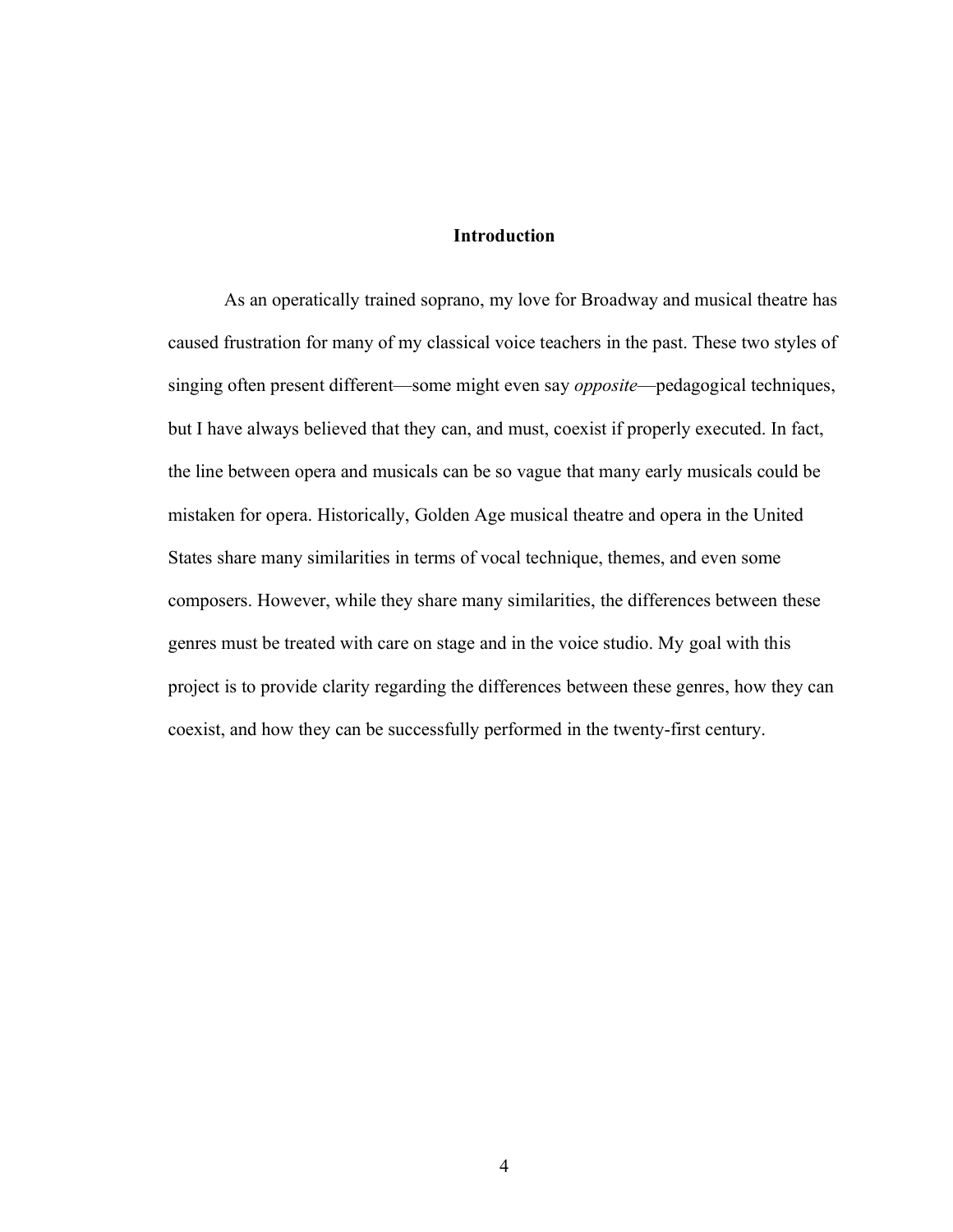#### **Chapter 1**

#### **The Genesis of American Opera**

While studying the development of opera in Europe, one can clearly see the mirrored sequence of events that also occurred in the United States, which was a country founded by immigrants who had established a cultural basis of arts by importing music from Europe. These culturally diverse audiences craved the familiar artistic experiences of their homelands (Kenrick 2008, 49). Operetta was one of the many steppingstones from European opera to musical theatre.

It is difficult to pinpoint exactly when the first opera was written in the United States. Many operas premiered around the same time in cities such as Philadelphia and New York (Sonneck 1905, 428). In 1755, the University of Pennsylvania was formed and became the first secular university in America. This was the birthplace of the earliest operas in the U.S. and provided the foundation for the development of two distinct types of opera. Elise Kirk describes these two types of opera as, "Harbingers of what was to come in the decades and centuries to follow, these works reflected the varied cultural moods of the nation—the one was lofty, spiritual, and heroic and the other, light, funny, and brashly American" (Kirk 2001, 24). The latter would eventually evolve into musical theatre as we know it today.

In distinguishing genre differences in early American musical drama, it is necessary to first discuss the earliest major shift from opera in Europe. The operetta first

5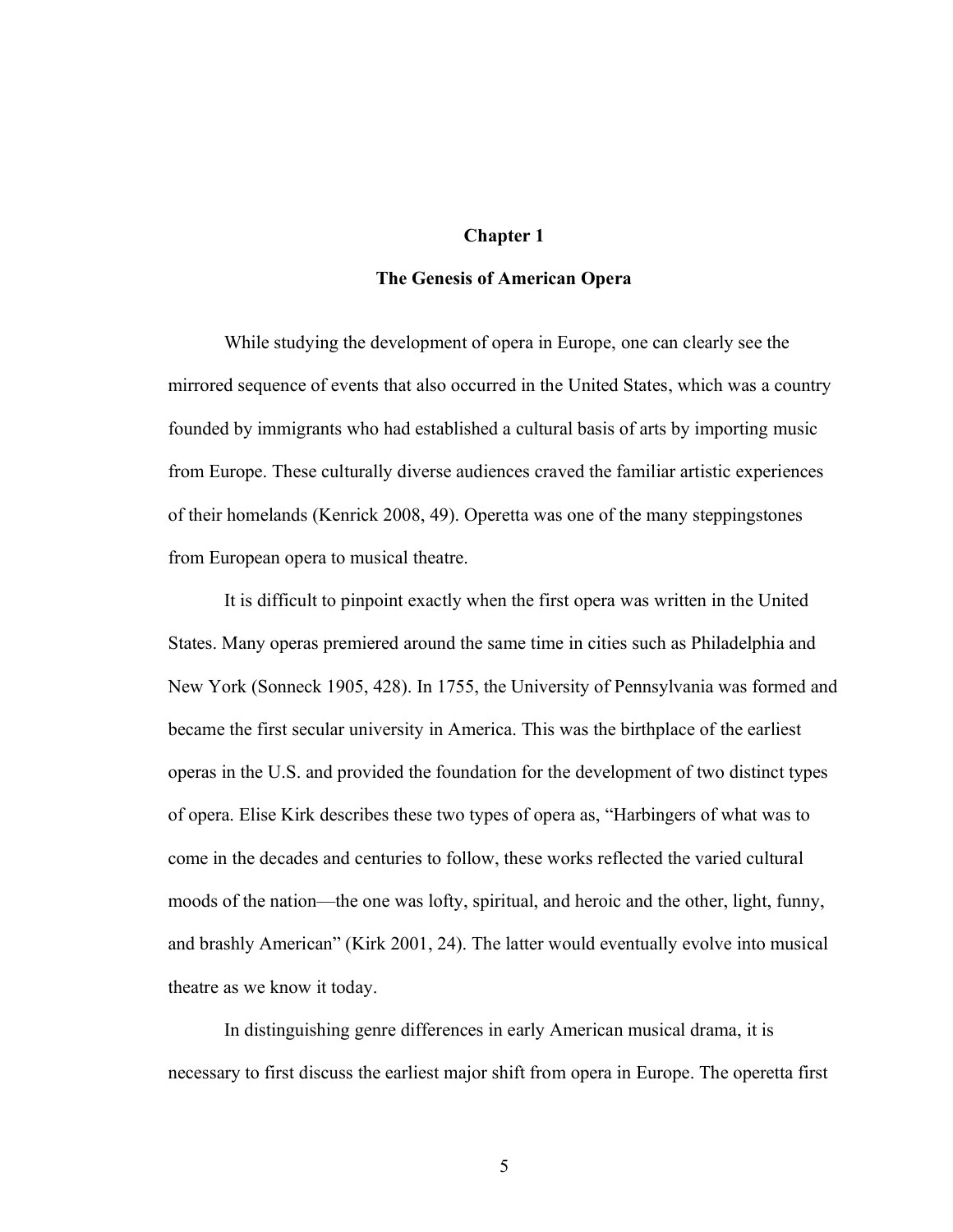began as "light opera" to diverge from the serious opera styles performed during the late eighteenth century. Jacques Offenbach (1819-1880) popularized the genre in France by using themes from Greek mythology to provide satirical comedy about life in Paris during the mid-nineteenth century (Traubner 2003, 68). In Vienna, Johann Strauss II (1825-1899) composed operettas in a manner that is said to have reconciled the differences between opera and operetta with a more gentle, romantic, and comedic approach to his works (Traubner 2003, 48). In England, dramatist W. S. Gilbert (1836- 1911) and composer Arthur Sullivan (1842-1900) were inspired by Offenbach to establish their own version of the genre which became a precursor to musical theatre (Traubner 2003, 153). All of these works feature the unique combination of an operatic score and an otherwise ineffable "lightness" which contrasted the operas at the Opéra-Comique in Paris but were more serious than vaudeville shows. Like many new genres, operetta was not clearly defined until many decades after this style change occurred. The term *operette* was coined in Vienna during the 1870s, while every other country still referred to this type of musical entertainment as simply "comic opera" (Traubner 2003, viii). *Le chalet* (1834) and *La poupée de Buremberg* (1852) by Adolphe Adam (1803- 1856) are considered two of the earliest operettas. Offenbach's *Pépito* and Victor Massé's (1822-1884) *Les Noces de Jeannette* both premiered in 1853, and yet Offenbach was the only composer whose works became notably successful outside of France.

Although Jacques Offenbach was originally from Germany, he made significant contributions as a composer in France due to his early training at the Paris Conservatory and his experience with various orchestras, including an appointment at the Opéra-Comique. His opera *Les contes d'Hoffman* (1881) remains his most known contribution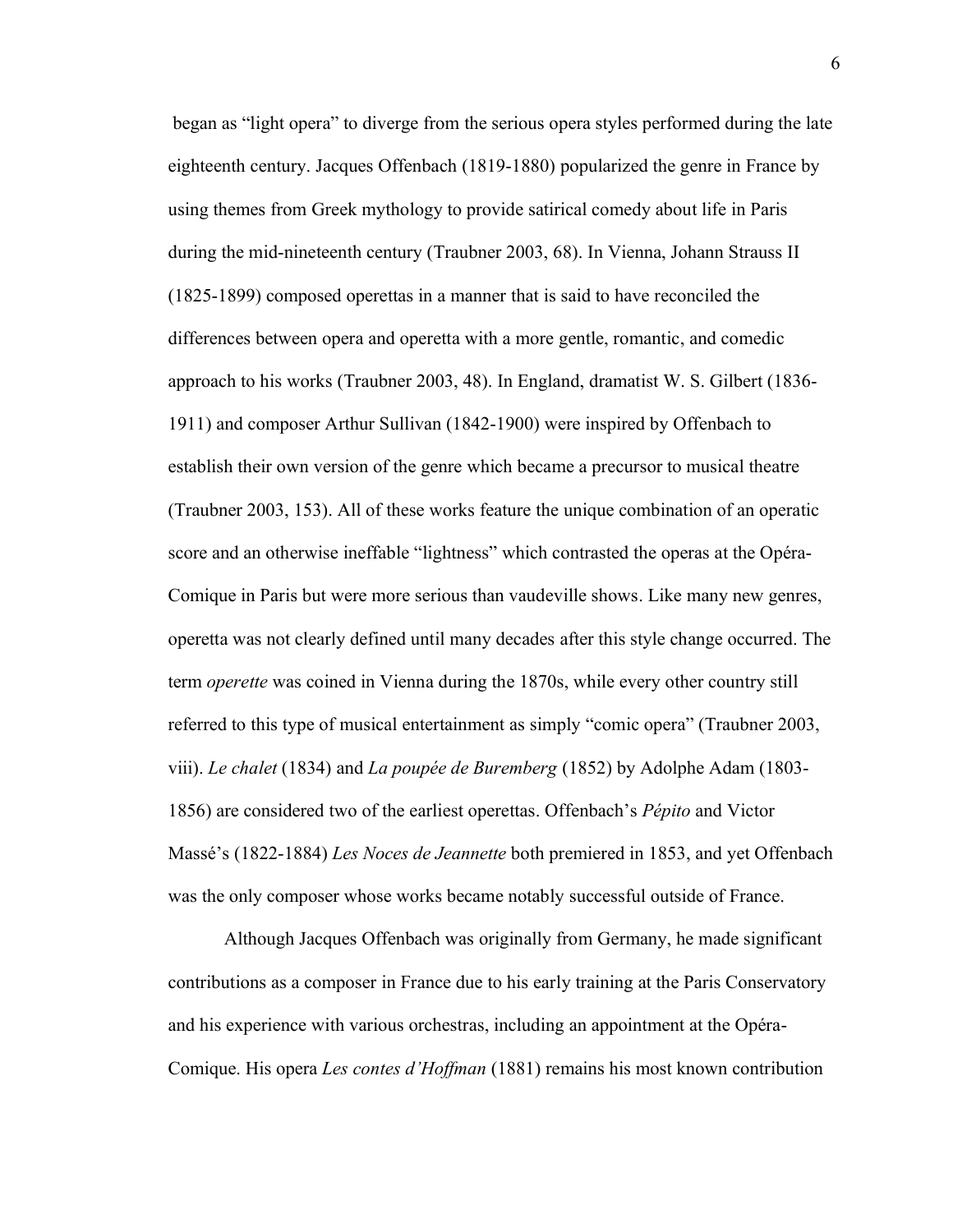to the musical canon, but Offenbach's most significant musical contributions are in the genre of operetta. As was true for all stage works, Offenbach's operettas became successful in large part due to his chosen librettists and performers of his work. His most frequent collaborators included librettist Ludovic Halévy (1834-1908), who was already established as one of France's most successful theatrical writers at the time, and soprano Hortense Schneider (1833-1920), who Offenbach is said to have discovered in August 1855 and subsequently hired for *Le violoneux* (1855) (Lamb 2001, 3). These storytellers were also responsible for the success of Offenbach's works as they each brought new life to his music and stories performed on stage (Lysack 2014, 6).

Aside from his librettos and performers, Offenbach's treatment of the subject matter greatly contributed to the success of his operettas. While other operetta composers satirized modern politics and societal topics, Offenbach focused his early works on satirizing familiar opera plots including myths, well-known French folktales, and Parisian salons (Lamb 2001, 5). Andrew Lamb discusses specific examples of Offenbach's use of satire with the following text:

The humour of the pieces was rarely very subtle in purely musical terms, in keeping with the requirements of his audiences. Effect was often achieved by quoting familiar music, the satire being not so much in the treatment of the themes themselves as by introducing the themes in incongruous surroundings. Examples of such quotations are the introduction of music from *Les Huguenots* in *Ba-ta-clan*, Gluck's "*Che farò*" in *Orphée aux enfers*, the patriotic trio from *Guillaume Tell* in *La belle Hélène*, and Donizetti's *La fille du régiment* in *La fille du tambour-major*. (Lamb 2001, 4)

In contrast to Offenbach's style of operetta, Johann Strauss II became known as the "Waltz King" for his unique contributions to dance music and operetta in Vienna. *Die Fledermaus*, his most well-known operetta, tells the tale of Dr. Falke's revenge on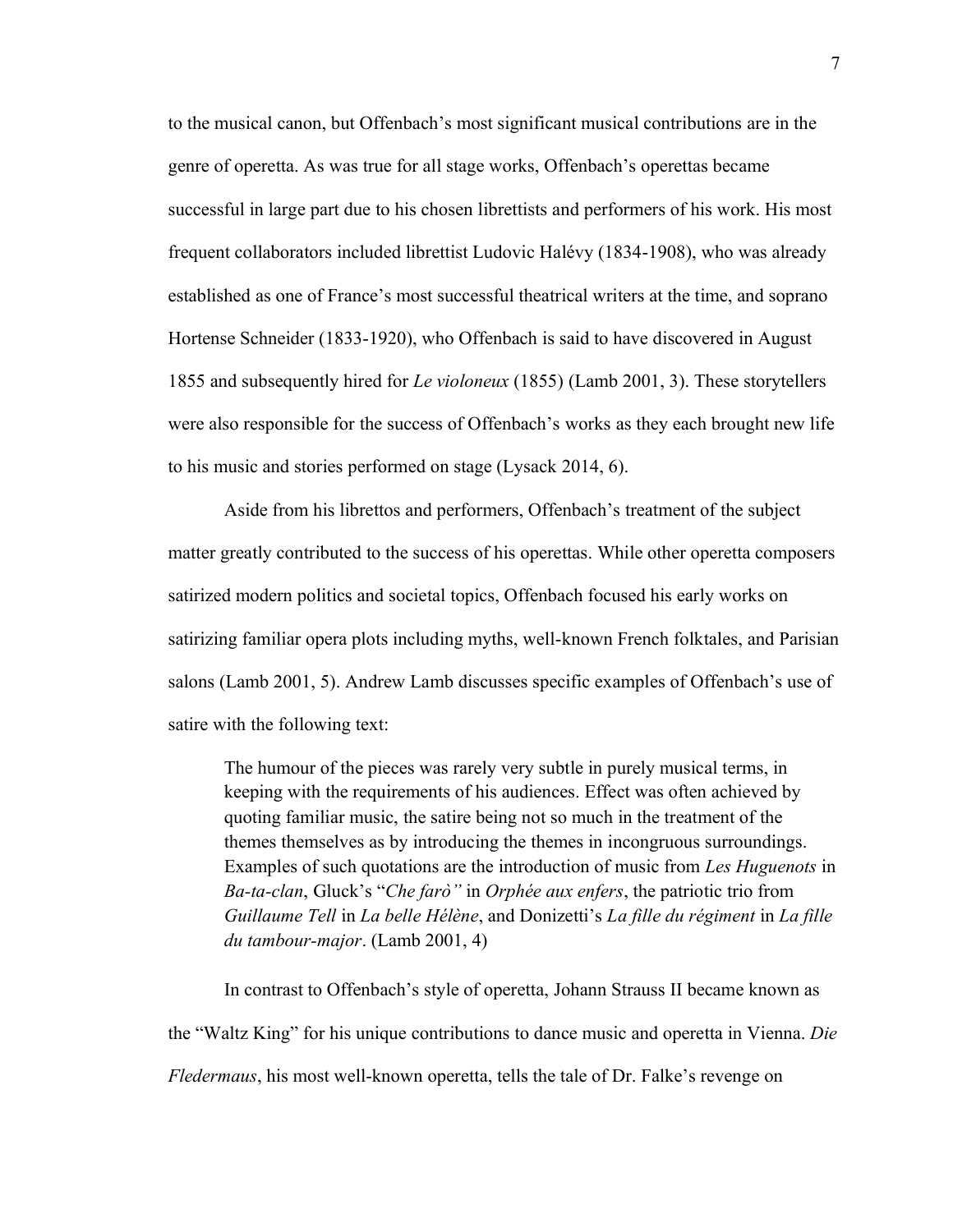Gabriel von Eisenstein for playing a practical joke on him including inebriation and a bat costume, hence the title of the work (which can be translated as "The Bat"). This plot is perhaps more juvenile than Offenbach's works, considering that it was an outlandish scenario featuring characters who were only making fun of themselves and included little political commentary or satire of the operatic genre. However, Strauss's works were in line with other operettas written at the time, featuring dance music and high coloratura passages for comedic effect.

Despite these minor differences, Offenbach's operettas, as well as the operettas of Johann Strauss II, are often included in the same general category of opera. These early operettas include many of the same qualities as serious opera: language of origin, full orchestra, and the critical fact that the singing voice is more important than the character acting. To audiences of all kinds, these operettas are firmly opera-like in their performance practice and definitions. However, French and Viennese operettas included many elements that were later used in the evolving American musical drama such as strong libretto, satire, and the implementation of multiple acts in light comedic opera.

In the United States, Offenbach's *opéra-bouffes* were especially popular with upper-class audiences in the late 1860s, all while Offenbach was being criticized in France for inappropriate political commentary before the Franco-Prussian War. Sophisticated audience members enjoyed English translations; however, the original French versions were also enjoyed by highly educated people in the U.S. (Traubner 2003, 339). This was likely the beginning of debates about "high art" versus "low art" in America. The idea of opera—and even foreign-language operettas—as high art still exists today.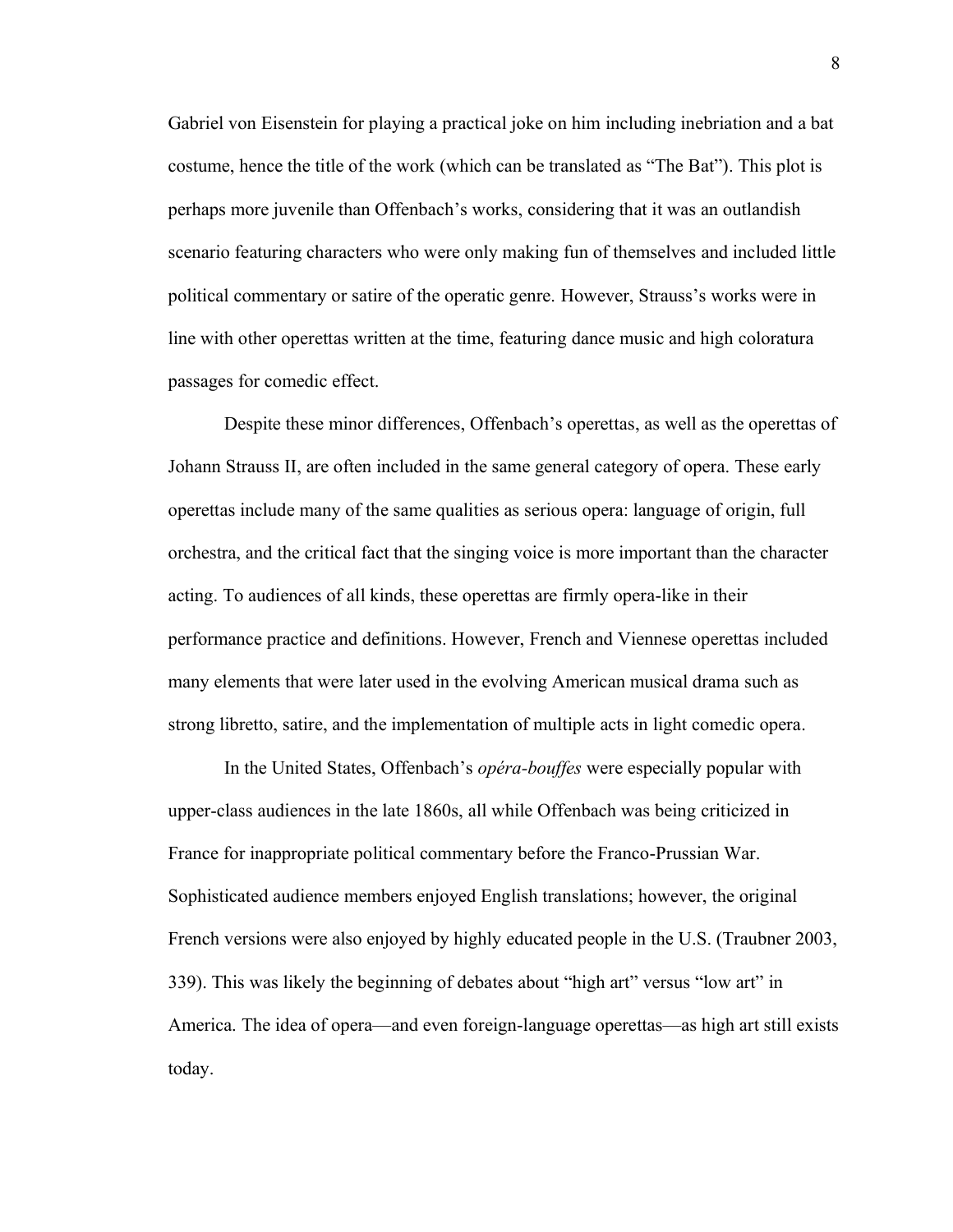Jeanette Meyers Thurber founded the first American Opera Company in 1886. Thurber was a very wealthy arts patron who studied at the Paris Conservatory and was a major advocate for federal funding for arts education. One year prior, she established the National Conservatory of Music of America where an unusually diverse class of students were accepted—she invited people of color, women, and disabled people into the Conservatory and often offered them full scholarships. Both the opera company and the conservatory were founded because of Thurber's belief that every nation should create its own unique music. Thurber also sponsored competitions to encourage American musicians to develop original American music (Rubin 1990, 296).

Despite Thurber's efforts, America struggled to find its own unique musical style. O.G. Sonneck defines early American opera as "English operas written during the eighteenth century by Americans, native or naturalized, in what are today the United States" (Sonneck 1905, 428). The earliest operatic productions in the U.S. were imitations of various European models: Italian *opera buffa*, German *singspiel*, French *opèra comique*, and the English ballad opera. This was likely due to the common belief that all art of culture originated in Western Europe (Sonneck 1905, 428). The English ballad opera is a direct influence due to its use of spoken dialogue to advance the plot. Tuneful, popular songs were interspersed throughout the ballad opera to satirize the Italian *opera seria*. This satire also became a significant element of operetta in England.

American composers made little effort to compose operas during the eighteenth and nineteenth centuries, and the composers who did achieved minor success with their pseudo-European operas. Sonneck writes that, "They pinned their faith on their models and imitated them without the slightest effort to infuse new blood into their productions"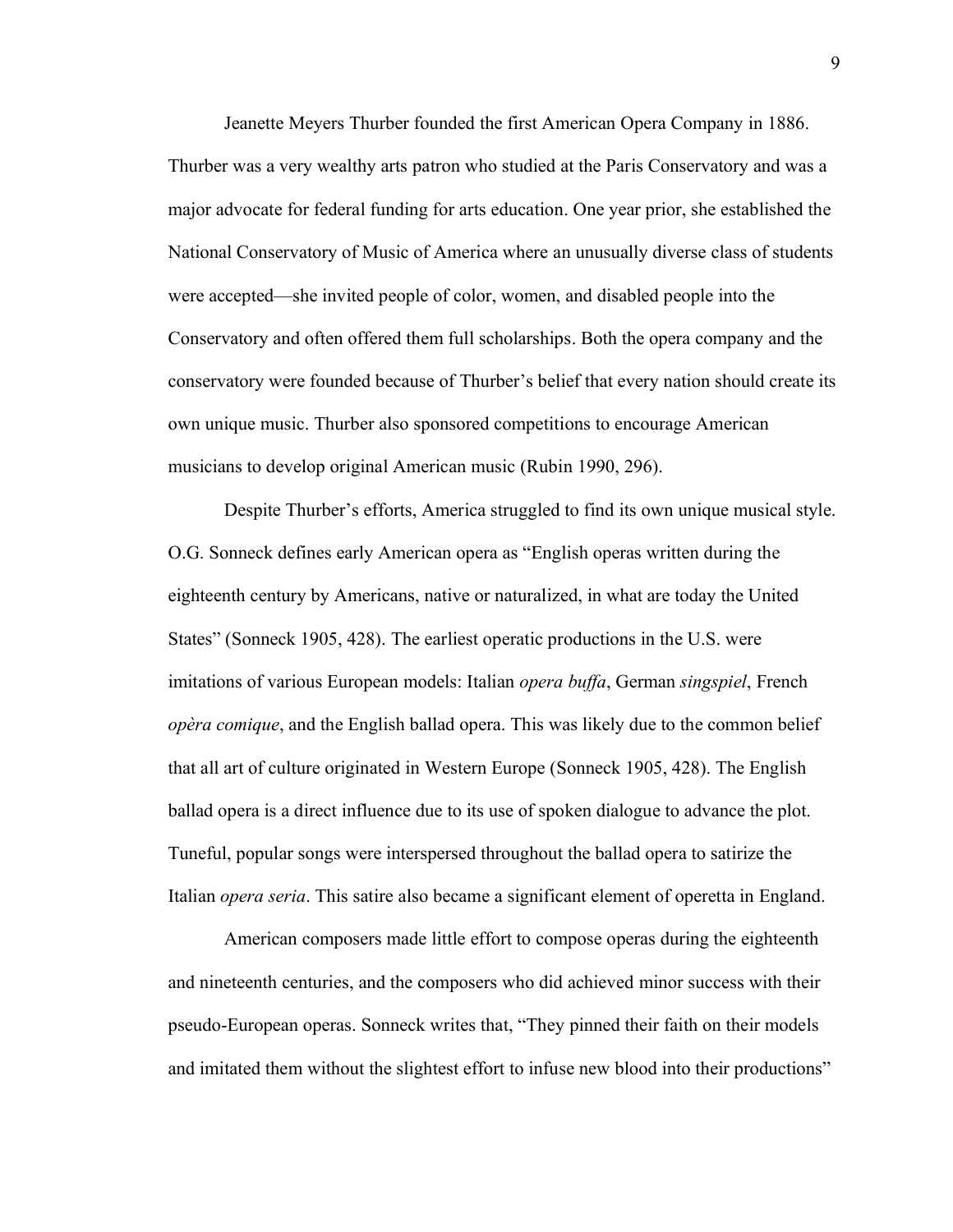(Sonneck 1905, 429). Most of these composers were amateurs with no formal training, while in Europe, training remained an expectation for musicians. The number of professionally trained American composers grew during the nineteenth century, which led to the desire to find a specific American genre of musical performance. These pioneers of American opera also sought to prove that they were not "culturally inferior," as Rachel Hutchins-Viroux states (Hutchins-Viroux 2004, 147). It was not until the 1920s and 1930s that the works of American opera composers began showing signs of a unique genre. Hutchins-Viroux continues:

It is generally acknowledged that the first two truly unique American operas were premiered in 1934: Virgil Thomson's Four Saints in Three Acts and George Gershwin's *Porgy and Bess*. Both represented effective, new ways of setting text in English, and both incorporated uniquely American stylistic elements (hymn tunes for the former, and jazz for the latter), not to mention the local flavor given by the South Carolina setting of Gershwin's opera. Despite their success, the genre had not taken off by the beginning of the second World War. Opera had neither captured the interest of the American public, nor was there a repertoire of works by American composers. Nevertheless, by war's end, there was a feeling among critics and composers that the U.S. was poised for the creation of its operatic masterpieces, so they made a concerted effort to create the most favorable conditions possible. (Hutchins-Viroux 2004, 147)

American opera is a relatively recent development in music history. Unlike European genres, the first popular American operas were composed after World War I and the most popular American operas after World War II. It was not until the 1950s that a definitive and lasting American operatic genre was established in the repertoire through the works of American composers such as Aaron Copland, Samuel Barber, and Douglas Moore, among many others (Hutchins-Viroux 2004, 146).

The most obvious difference in this new operatic genre is the American dialect of the English language, which is notoriously difficult to sing. This type of English consists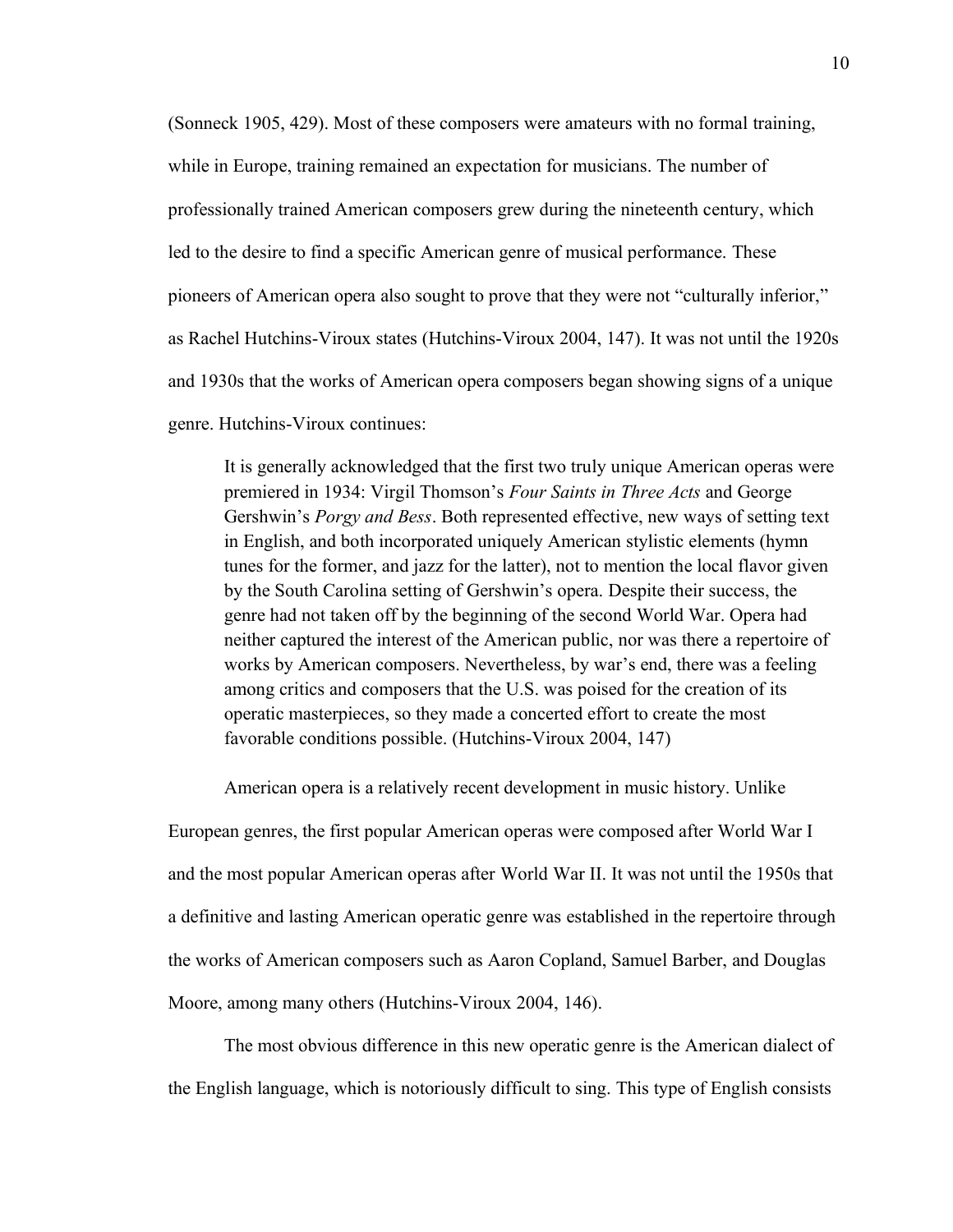of consonant clusters as well as diphthongs and triphthongs, which are words containing two or three vowels in one syllable. For this style to be understood as well as comfortable to perform, vowel modifications must be made. The first vowel of any diphthong or triphthong must be elongated for a piece to be performed *legato* completely through. This is a common vocal technique employed regularly in Italian, German, and French opera. The voice remains the most important aspect of the performance, and high soprano notes are used for emphasis rather than comedic effect.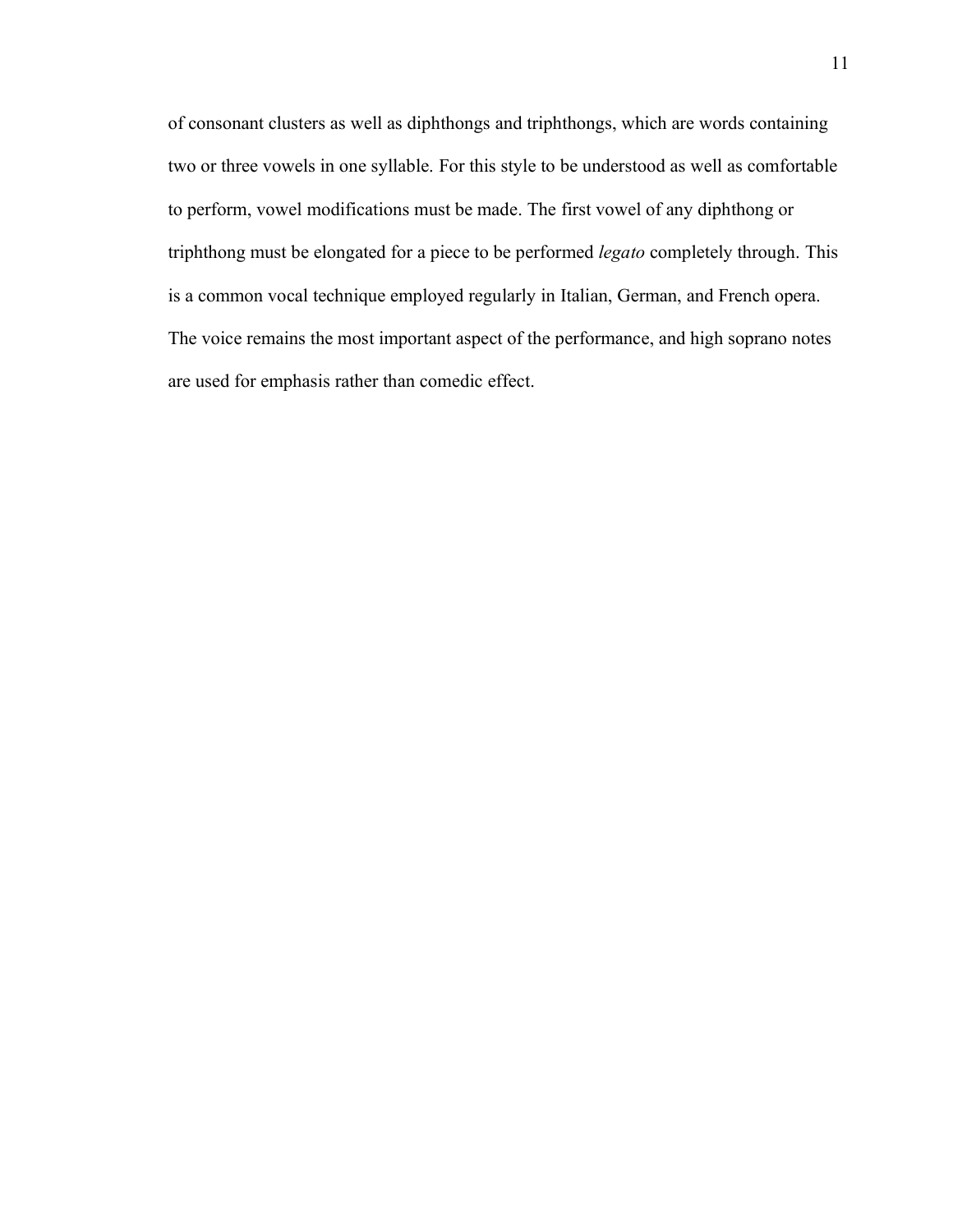#### **Chapter 2**

#### **The Genesis of Musical Theatre**

To discuss musical theatre in America, one must begin with one of its closest predecessors, the English operetta. Arthur Sullivan (1842-1900) and W. S. Gilbert (1836- 1911) are responsible for the English genre of operetta through their fourteen major works, all of which transformed the reputation of English musical entertainment on an international scale. Their works were so popular that they encountered problems with people stealing their music and ideas when imported to the United States. They singlehandedly replaced the plethora of French operetta productions on the English stage and their works are still being performed today. Gilbert's catchy melodies and Sullivan's intelligent lyrics appealed to audiences of all levels of wealth and intellect, which is one aspect that composers in the United States sought to emulate (Traubner 2003, 177).

Before Gilbert and Sullivan, there were only imported operettas in England that were not easily accepted by audiences. Unlike in French theatres, Offenbach's works were met with anger in London in 1857. British audiences found his works so offensive there were often warnings or disclaimers written in programs for theatregoers, such the following statement that Henry J. Byron published for the English production of *La jolie Parfumeuse* by Offenbach in 1874 at the Alhambra:

The English version of *La jolie Parfumeuse* is not put forward as an exact translation or even close adaptation of the French libretto. The words of the songs, concerted pieces, choruses, etc., are simply freely rendered in English, but in the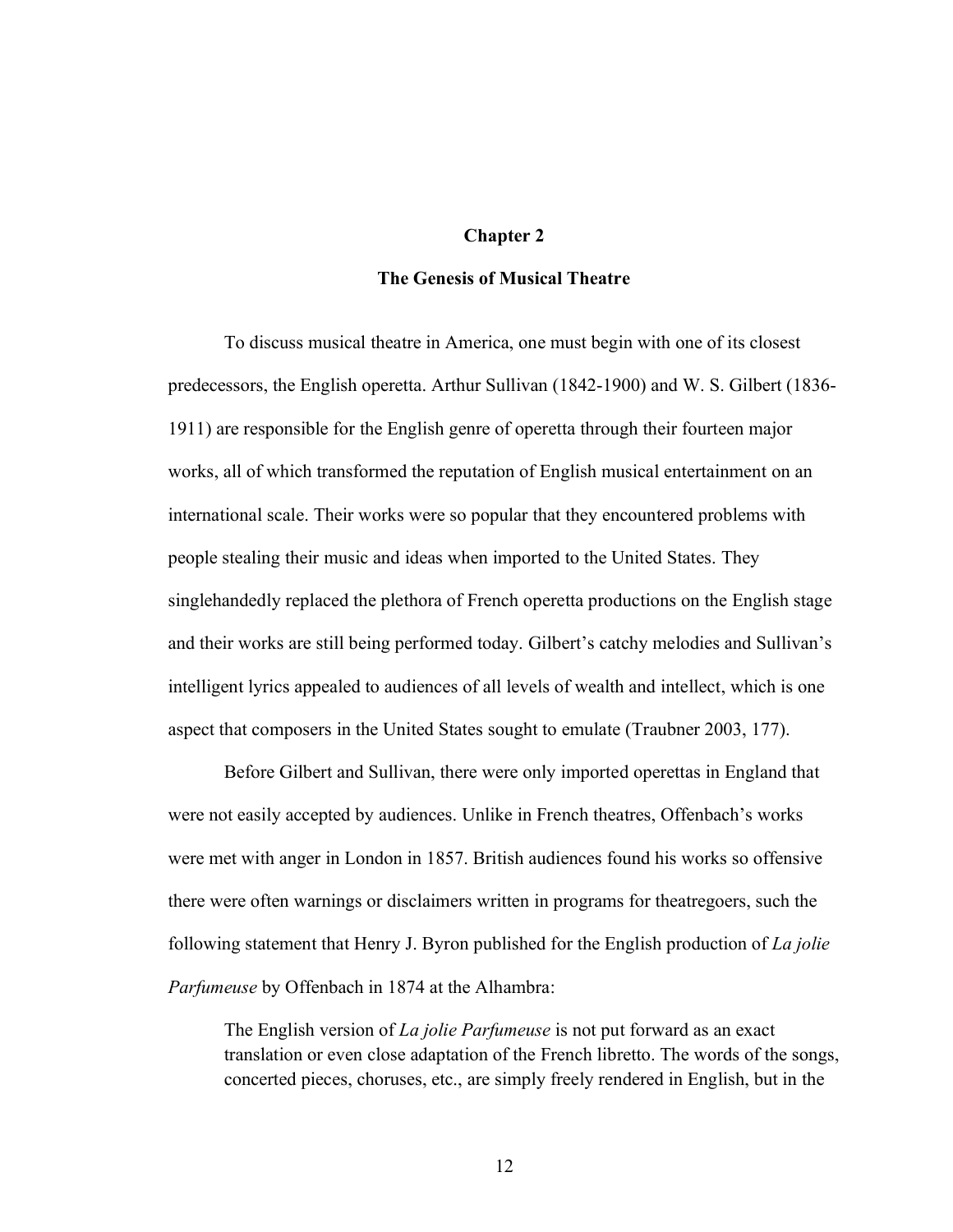treatment of the dialogue and general construction of the piece, I trust I may not be considered presumptuous in claiming the performance of a different task. The original libretto is remarkably clever, but is altogether inadmissible in an English theatre. I have had, therefore, to retain simply the "backbone" of the opera, providing dialogue which should still give a fair notion of the original, whilst avoiding anything that could give the slightest offence. I have, in fact, had to almost pull the old house to pieces and build another with the same materials. (Traubner 2003, 143)

For English audiences to enjoy imported operetta, works had to be extremely watered down and in some cases re-written entirely. In fact, many people refused to support any type of theatrical entertainment entirely due to the belief that the works were too immoral. During the Victorian era, sacred music such as oratorios and cantatas were often disguised as theatrical entertainment to give audiences a taste of the theatrical experience they craved (Traubner 2003, 144). However, minstrel shows were also deemed acceptable in England during this time, which Offenbach himself deemed inappropriate during his visit to the United States (Offenbach 1957, n.p.). Although it was considered offensive, Offenbach's music was deeply beloved and his operettas remained popular in England. Due to the additional popularity of vaudeville and burlesque, English audiences developed a particular affection for lighthearted and good-natured musical performances. This is when Arthur and Sullivan united to create their own form of light music.

The popularity of Gilbert and Sullivan's works can best be described by none other than Gilbert himself:

When Sullivan and I began to collaborate, English comic opera had practically ceased to exist. Such musical entertainments as held the stage were adaptations of the crapulous plots of the operas of Offenbach, Audran, and Lecocq. The plots had generally been bowdlerized out of intelligibility, and when they had not been subjected to this treatment they were frankly improper; whereas the ladies'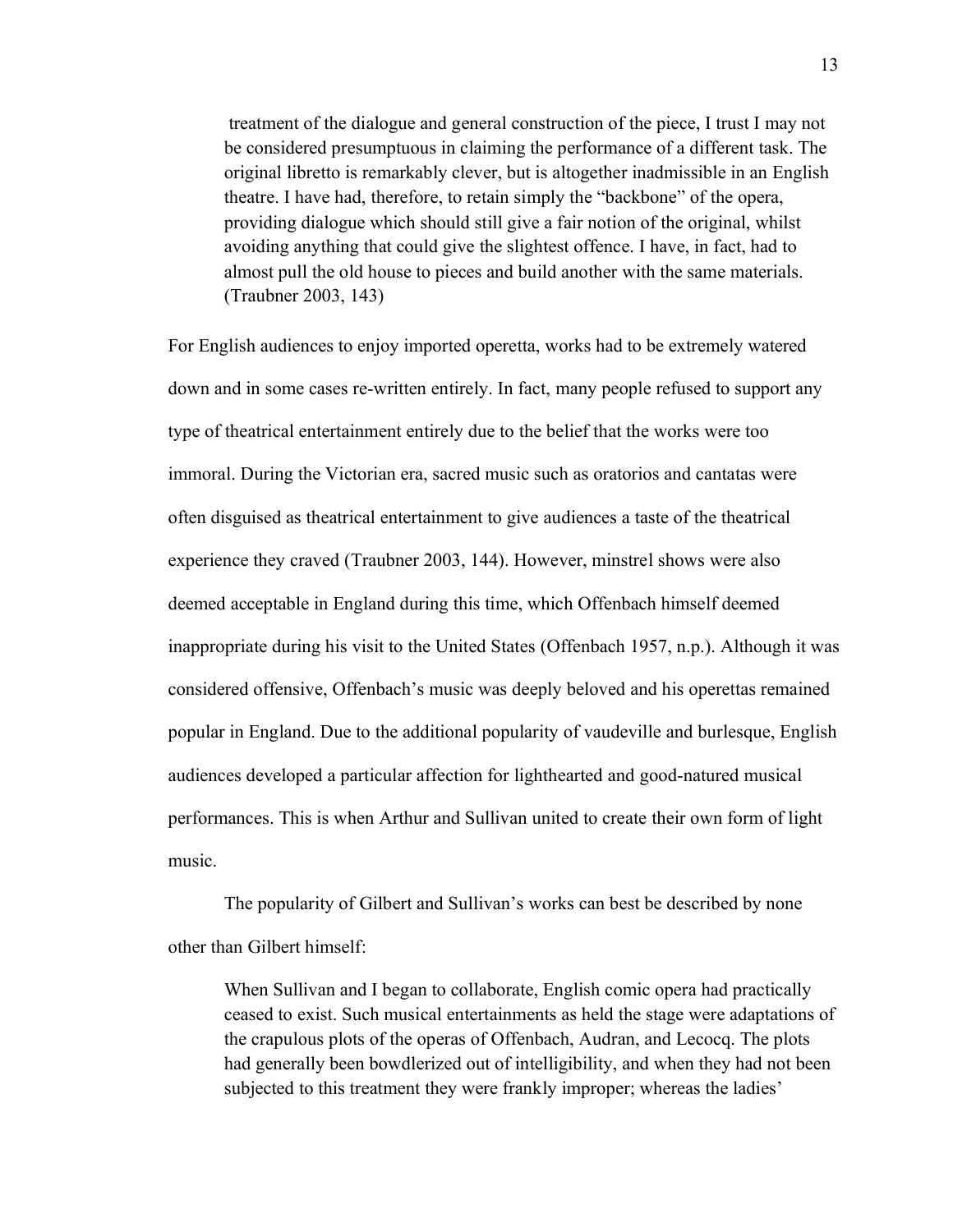dresses suggested that the management had gone on the principle of doing a little and doing it well. We set out with determination to prove that these elements were not essential of humorous opera. We resolved that our plots, however ridiculous, should be coherent, that our dialogue should be void of offense; on artistic principles, no man should play a woman's part and no woman a man's. Finally, we agreed that no lady of the company should be required to wear a dress that she could not wear with absolute propriety at a private fancy ball; and I believe I may say that we proved our case. (Bailey 1952, 414)

The works of Gilbert and Sullivan satisfied the English desire for comedic yet unoffensive musical entertainment. Another important contribution was their inclusion of women as respectable characters as well as audience members. Until this point, women's reputations were jeopardized if they were seen in a theatre or performing on stage due to the sexualization of women on stage in burlesque and vaudeville productions. Gilbert and Sullivan succeeded in making comedic musical performances family-friendly in England.

It would be incomplete to discuss the history of musical theatre and American musical entertainment without including minstrel shows. These were overtly racist presentations of "songs and dances interspersed with comic skits and seemingly improvised 'plantation-style' patter" (Kenrick 2008, 51). Prior to the minstrel show, blackface performers had existed for decades. In 1843, a group of four actors performed a show with their skin painted black called the Virginia Minstrels; this became the first minstrel show (Kenrick 2008, 51). Minstrel shows instead declined in popularity after the Civil War and Americans turned to vaudeville and burlesque shows to satisfy their desire for light musical entertainment. This shift, much like the European opera transition from opera to operetta, marked a distinct turning point for the American musical drama. In fact, along with lighter American theatre styles, European operetta was also being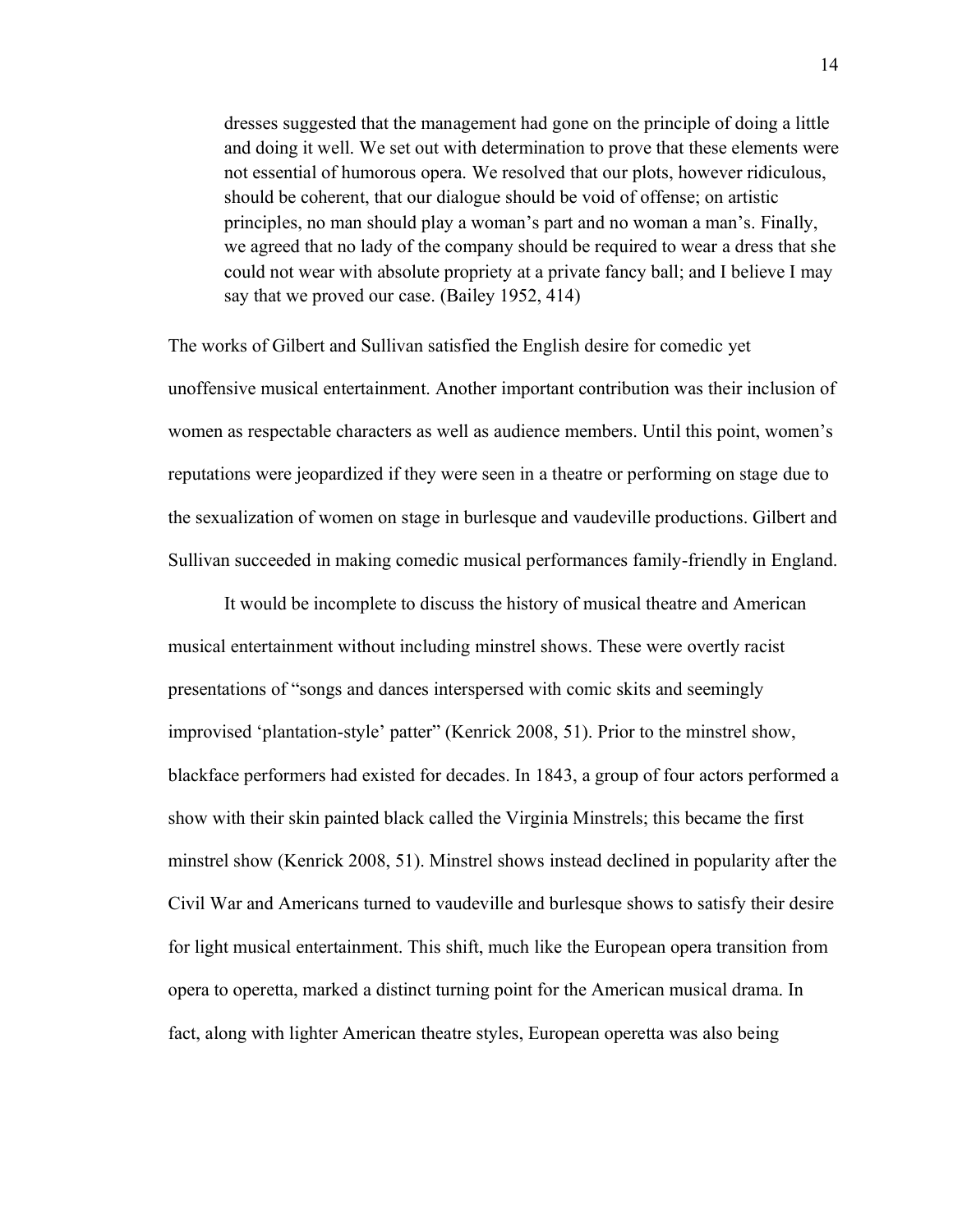performed regularly. Twentieth-century Americans no longer had interest in serious opera. Julius Rudel, director of the New York City Opera says:

Europeans grow up with music as an integral part of their lives, and as such it is popular, intended to be entertaining and fulfilling, not simply "art" that is to be endured. For Americans the movies have served in this way while serious music, especially opera, has had social and intellectual associations and pretensions. If ever this "snob" barrier is to be broken down, opera must be brought to the people in a form that has both artistic integrity and *appeal*. It must come to life for the audience of today and not reek of the museum. Credibility is important. For a nation accustomed to the naturalism of the movies, opera must pay attention to dramatic values and be performed in a language understood by its audience. (Rudel 1961, 28)

Operetta, however, continued to evolve with the addition of singing that

mimicked speech-like sounds. This is a theme that maintains relevance in contemporary musical theatre. Meanwhile, Gilbert and Sullivan inspired American composers to develop their own style of operetta in the U.S. by utilizing many of their unique compositional techniques. John Kenrick said of Gilbert's songwriting influence:

After Gilbert, the craft of lyric writing would never be the same. Many of the great lyricists of the future found crucial inspiration in his work. P. G. Wodehouse, Lorenz Hart, Cole Porter, Ira Gershwin, Alan Jay Lerner, E. Y. Harburg—all freely admitted that they studied Gilbert's lyrics and emulated his playful use of rhyme. (Kenrick 2008, 92)

Another monumental shift in entertainment can be traced to the onset of World War I. At the time, the U.S. government had a unique relationship with the music entertainment industry. The American Expeditionary Force was mobilized, which raised ticket prices for theatrical entertainment, increased taxes, and raised fuel and transportation costs all in the name of war effort. This caused difficulties for middle- and lower-class people who could no longer afford to attend music and theatre productions. This also led to the federal commission of a new social welfare program that created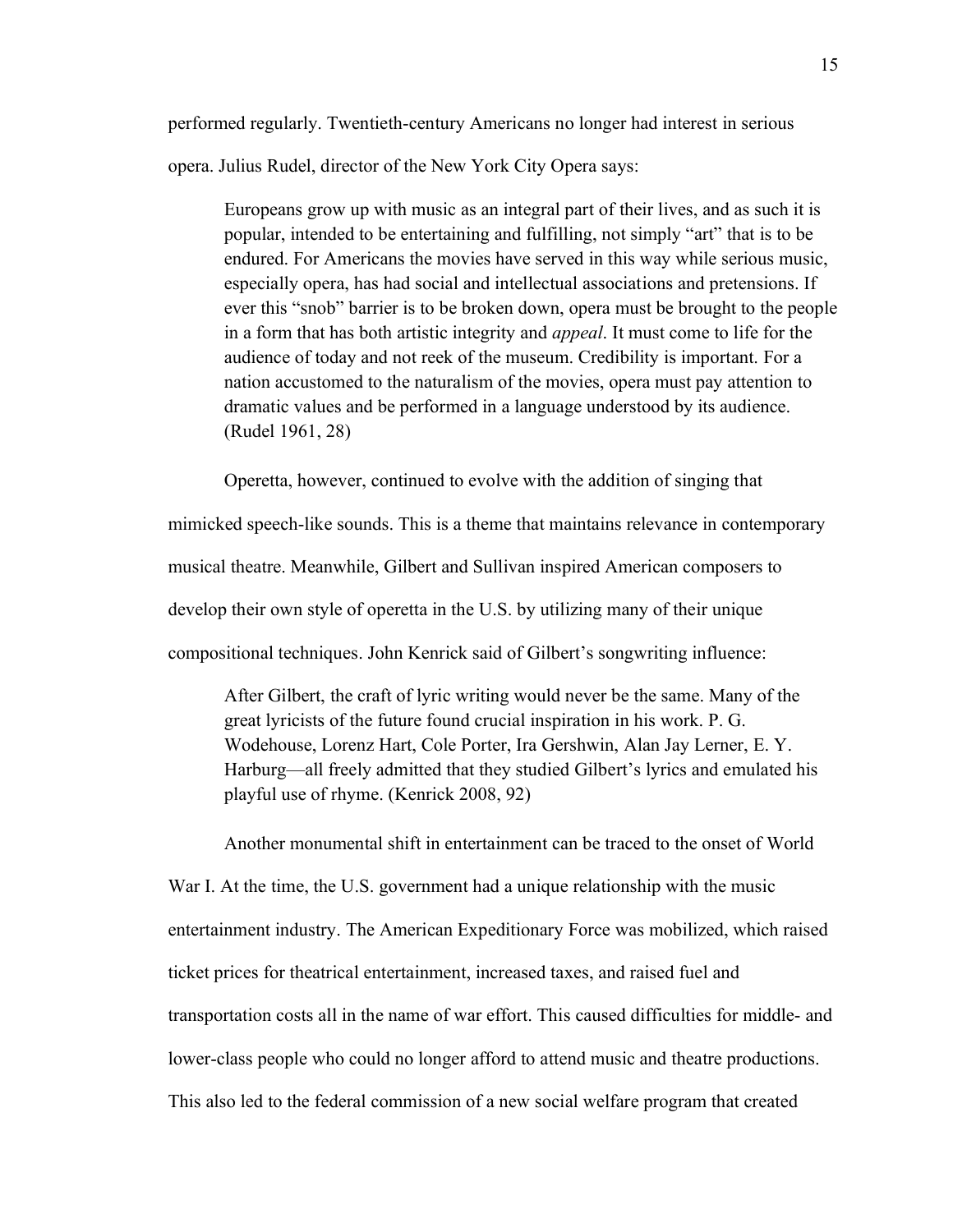"Liberty Theatres" in army training camps across the United States. These theatres provided low-cost entertainment to soldiers with musicals and vaudeville performed by professional actors and singers. Additionally, a ten percent tax was added to all cultural and entertainment events and the National Anthem became a required piece to be played at the end of every performance. Barbara Tischler discusses the "anti-Germany hysteria" in the United Stated at the time and the use of Woodrow Wilson's phrase "100 percent" Americanism" to maintain public support for the war (Tischler 1986, 164). This affected the music that was considered acceptable to be played in concert halls as well as the public perception of German musicians and conductors in America (Tischler 1986, 173). These effects were long-lasting—in 2009, William A. Everett found direct influences of World War I in European operetta adaptations produced in the United States (Katalinić 2009, 166).

Through the duration of World War I, all non-essential transatlantic travel was ceased, which included the importation of music and theatre (Hurwitz 2014, 77). Prior to 1914, musical theatre productions were large-scale presentations of song and dance, often called extravaganzas. Throughout and directly following World War I, few people could afford to see shows, which forced composers to scale down their productions and reevaluate the American musical as an artform. As a result, the Princess Musicals—or Princess Theatre Shows—were created. These were comedic musical theatre productions performed at the Princess Theatre in New York City by Jerome Kern, Guy Bolton, and P. G. Wodehouse between 1915-1918. These shows deviated from previous musical composition techniques by integrating music, lyrics, and libretto for the first time in musical theatre history (Hurwitz 2014, 81).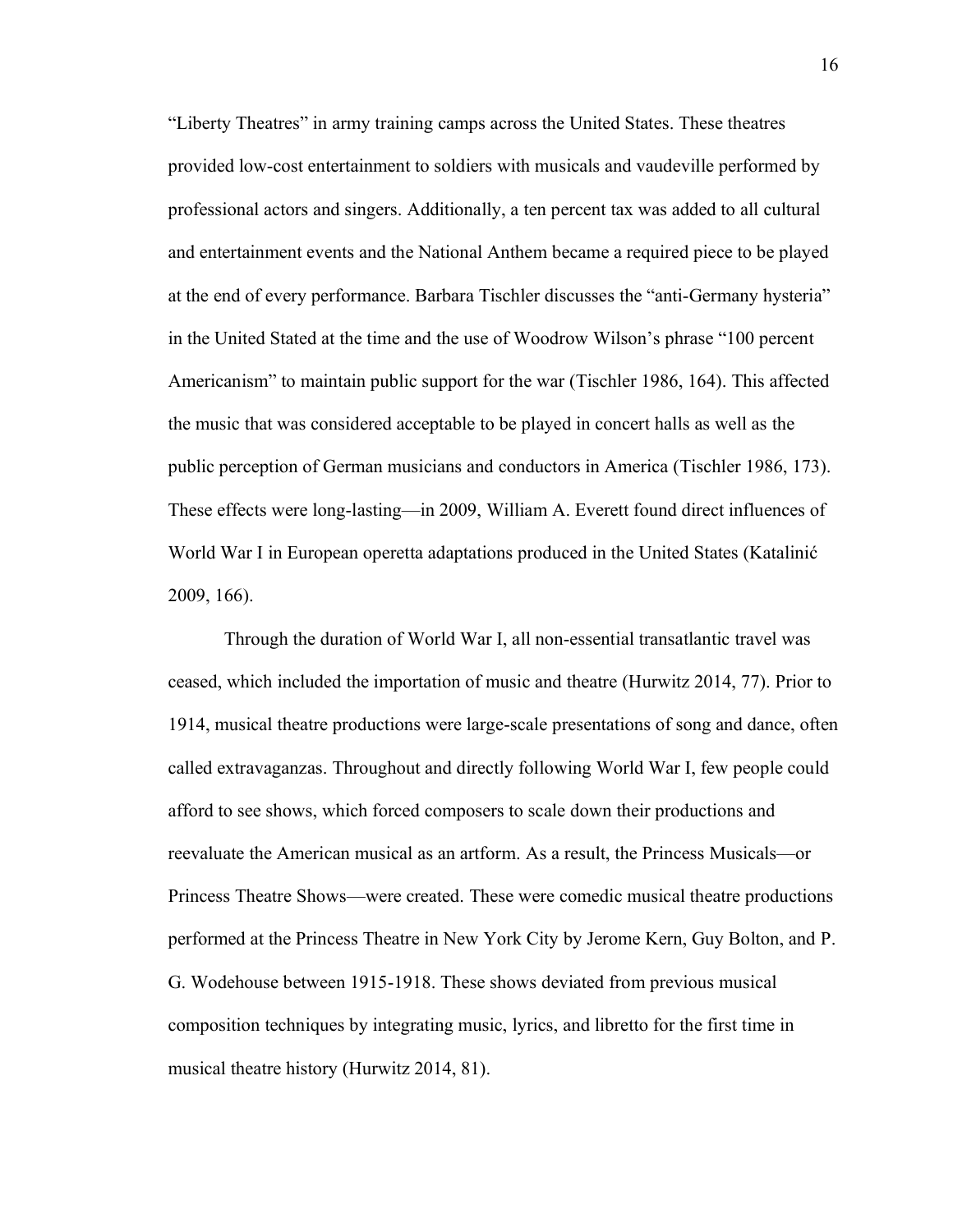The onset of World War II directly influenced both opera and musical theatre with the addition of folk and jazz influences. Keyona Willis describes the influence on American opera as follows:

Looking at the future trajectory of opera and musical theatre, both styles reflect the human experience—the American experience. American opera brought us works by Aaron Copland, Douglas Moore, Marc Blitzstein, and Kurt Weill. Each of them sought to explore their own concept of folk opera—representing life in America during times of trial, hardship, rebuilding, and protest. These were relevant topics through the duration of World War II. The integration of jazz and folk influences in opera were a musical voice for the thoughts and feelings of the public. (Willis 2015, 11)

Musical theatre, on the other hand, sought to combine the style of operetta with the joy of musical comedies to provide audiences with emotional relief from the war (Kenrick 2008, 252). After World War II, opera and musical theatre in the U.S. shifted entirely away from frivolous entertainment and instead veered toward realistic stories about believable characters.

The works of Richard Rodgers and Oscar Hammerstein introduced the Golden Age of musical theatre, which spanned from the 1940s to the 1960s. The result of their first collaboration was *Oklahoma!*, a revolution in the construction of musical drama. They evolved common storytelling techniques with the firm integration of every song into the plot (Kenrick 2008, 258). After the success of *Oklahoma!*, a new expectation was set for newly-written musicals. Broadway composers suddenly had to use every aspect of the music to develop characters and, most importantly, advance the plot forward. Even meaningless dance routines of the past were replaced with choreography that assisted in the storytelling.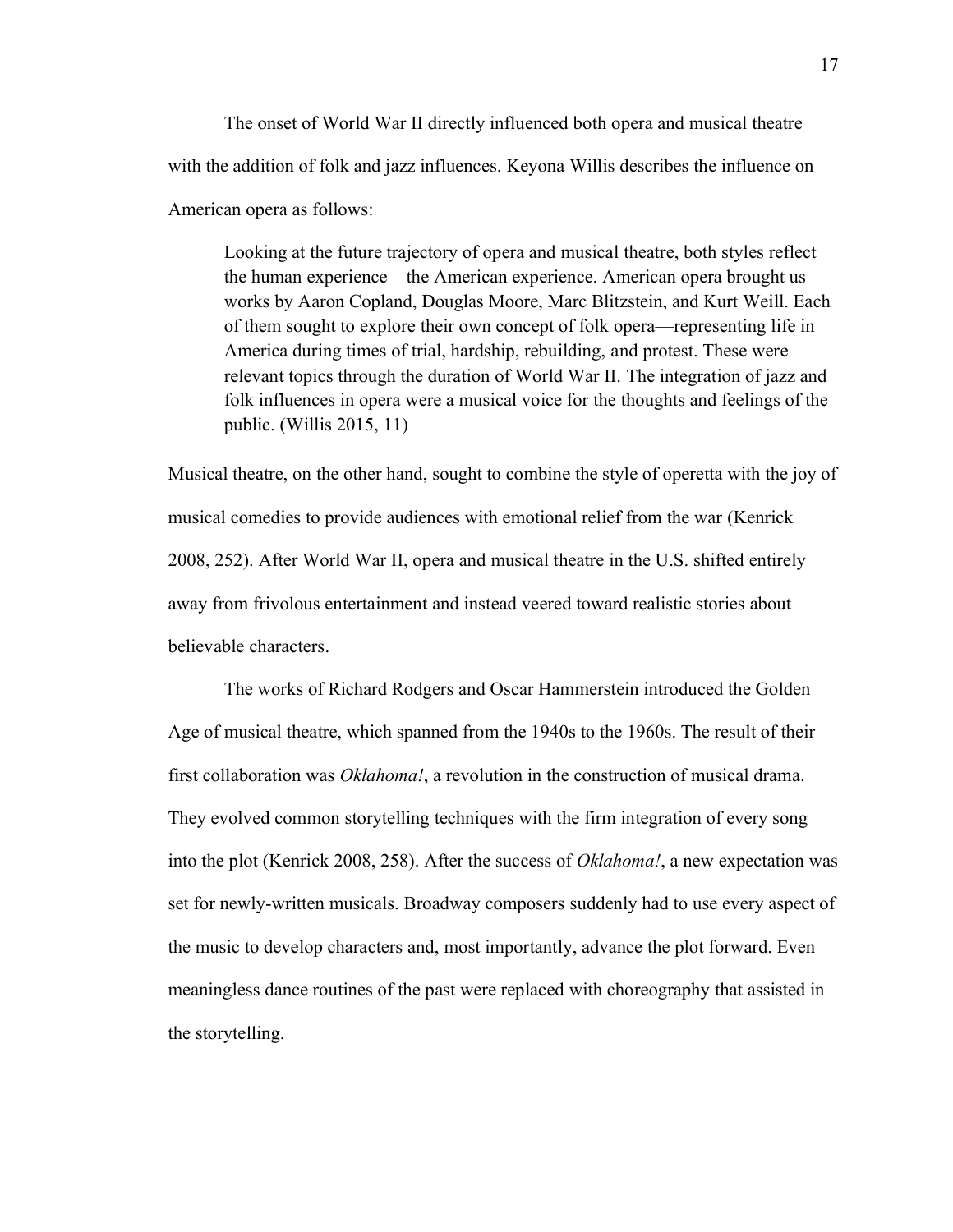Following the Golden Age, composers experimented with rock musicals such as *Hair* and more culturally diverse shows such as *Fiddler on the Roof*. During the 1970s, musical theatre was dominated by Hal Prince and Stephen Sondheim who both introduced the idea of a "concept musical." These shows focused on individual ideas rather than a traditional plot and were usually serious in nature because dramas allow for more complex musical concepts than comedies. The works and innovations of Sondheim are so distinct and complex that they could be considered their own genre. In fact, many auditions will call for a "legit" (a selection from a musical that is sung in a classical style and was written before 1970), a "contemporary" (a selection from a musical that includes belting and was written after 2000), and a "Sondheim."

The modern Broadway musical historically evolved from operetta while also utilizing vaudeville and burlesque show quality. Gilbert and Sullivan's operettas created a new standard for theatrical production in England as well as the United States, first by imitation and then by innovation. The Princess Theatre shows between 1915 and 1918 integrated music, lyrics, and libretto. All of these shows incorporated believable characters and plotlines in musicals for the first time.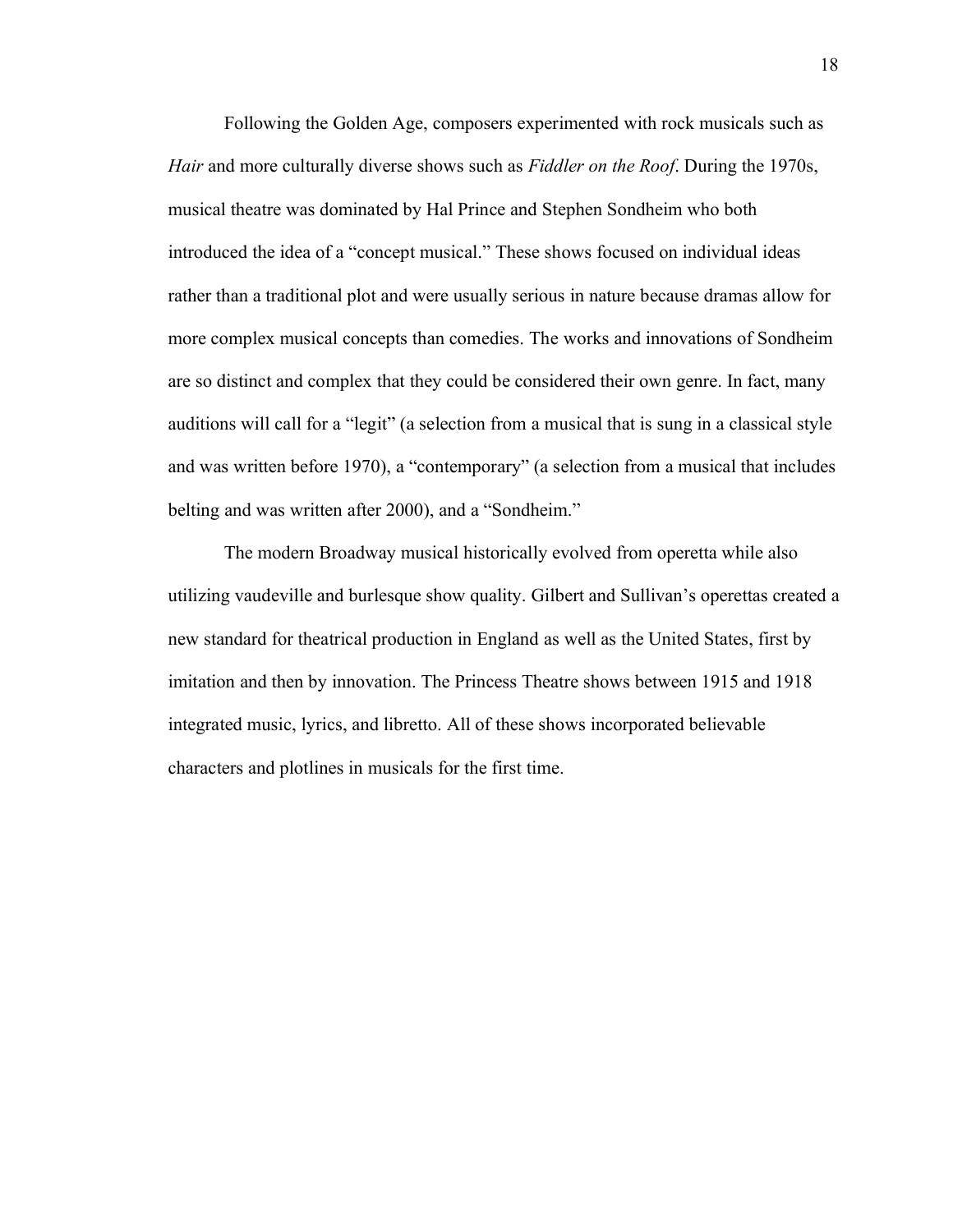#### **Chapter 3**

#### **Fusion of Styles and Current Performance Standards**

Leonard Bernstein's Candide, Stephen Sondheim's Sweeney Todd, and Kurt Weill's *Street Scene* are all part of a crossover genre that lies between opera and musical theatre. However, each of these respective composers firmly labeled them as "musical" or "opera." The distinguishing factor between operas and musicals could sometimes be differentiated by the intent of the composer. However, sometimes that intent was ignored—for example, Porgy and Bess (1935) by George Gershwin (1898-1937) was written as an opera but was reworked as a musical; it was revived on Broadway in 2012 and won a Tony Award for Best Revival of a Musical. Donald Jay Grout offers his thoughts on this type of blurry distinction between opera and musical theatre:

Their creators insist their works are musicals, not operas. To be sure, neither genre is easy to define, for Broadway productions have made their way uptown to the stage of the Metropolitan Opera and the New York City Opera, and operas, such as Bizet's Carmen, have reappeared, albeit usually in a different guise, on Broadway. Nevertheless, what the Sondheim and Bernstein scores hold in common are musical-dramatic structures related to the operatic traditions represented by Singspiels and operas comiques. (Grout 2003, 761)

While musical theatre gained its footing as a storytelling method for common people, American opera was on a similar trajectory. Kurt Weill is perhaps the most prolific opera composer to follow this trajectory with a mindset to make art for the people. Weill had the unique perspective of writing music in European and American styles which gave him an appreciation for the people's music. "Weill made clear that he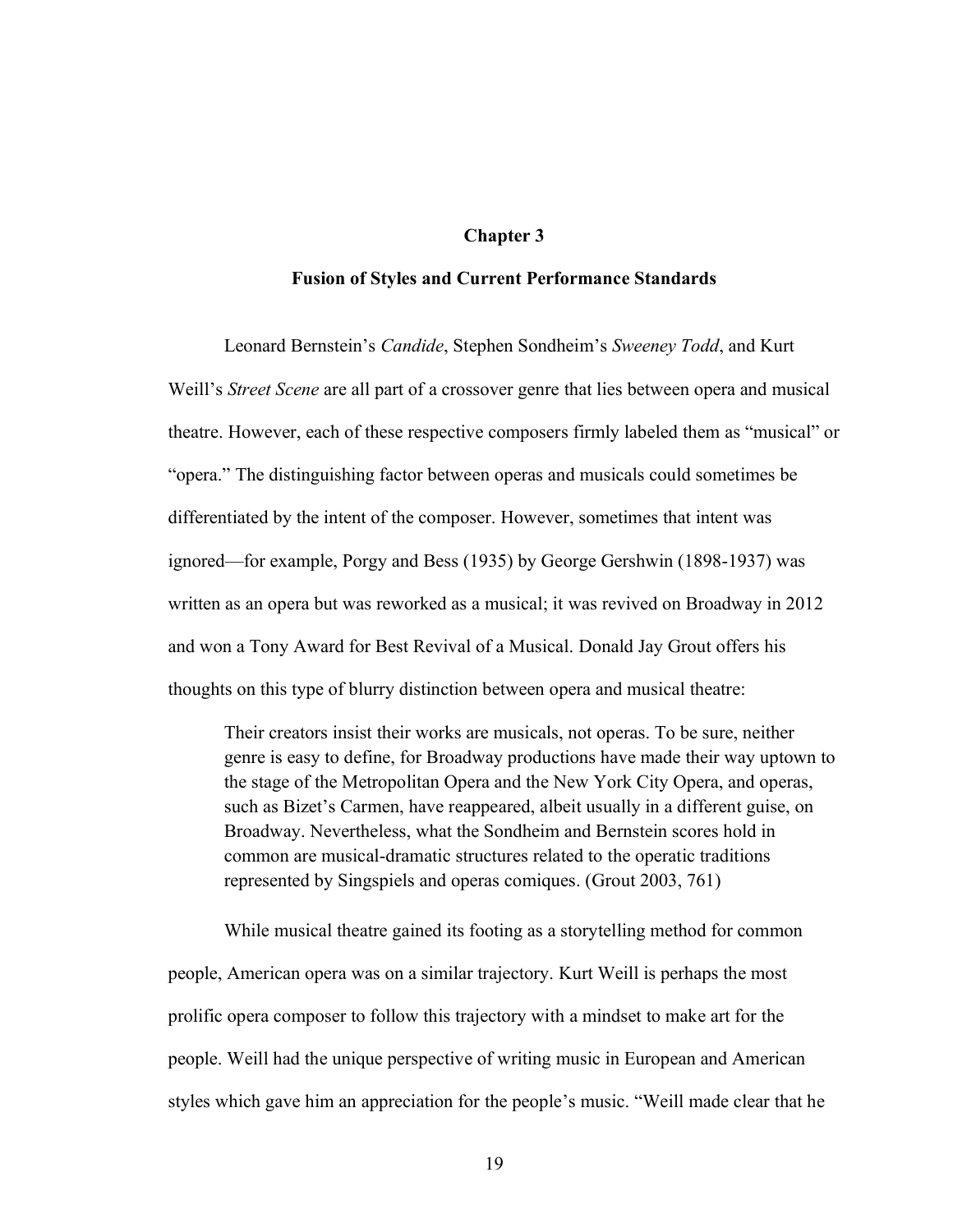was writing music, not for posterity, but for 'today,' and that this music was designed to be accessible to a more representative public than the limited audiences for whom he had composed during the earlier European phase of his career" (Grout 2003, 756). This sentiment, paired with influences of folk and jazz, was to blame for the genre discrepancies in twentieth century opera and musical theatre in the United States.

Categorizing Sondheim musicals can be challenging for singers and voice teachers. While many of his works are labeled as musicals, they are also performed in opera houses across the country. Even Sondheim himself said, "I really think that when something plays Broadway it's a musical, and when it plays in an opera house it's opera. That's it. It's the terrain, the countryside, the expectations of the audience that make it one thing or another," (White 2003, n.p.). These types of shows are performed differently depending on the venue, and if assigned for solo work, they are performed depending on the strengths and goals of the singer. Bernstein offers his thoughts on this evolution of musical theatre:

Among composers who were not hesitant to declare the Broadway musical theatre idiom to be a wellspring for the creation of American national opera was Leonard Bernstein . . . Bernstein remarked that "the American musical theatre has come a long way, borrowing this from opera, that from revue, the other from operetta, something else from vaudeville—and mixing all the elements into something quite new, but something which has been steadily moving in the direction of opera." (Grout 2003, 761)

*Sweeney Todd* is the most prominent of these types of multi-genre shows with its lyric singing, operatic style, and young soprano character named Johanna. Johanna's aria, "Green Finch and Linnet Bird," must be sung in a head-dominant voice due to its high tessitura. This makes it a common choice for operatic sopranos who venture into musical theatre. This piece features many innovations such as the sounds of birds represented in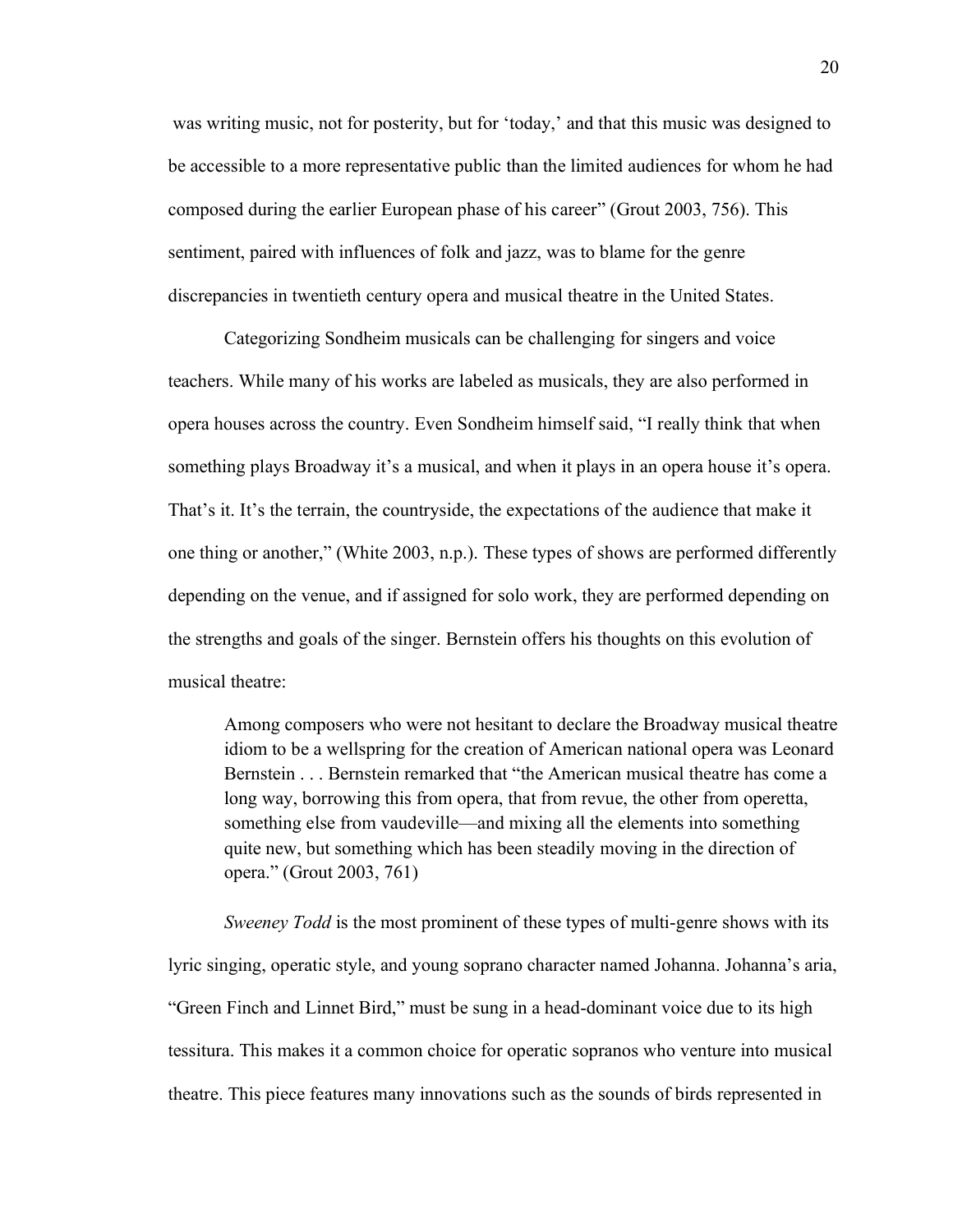the accompaniment and the addition of *leitmotifs*, a German term coined by Richard Wagner in reference to short musical passages that appear multiple times in a show and are usually related to a character. If performed in a musical theatre style, the piece requires moments of straight tone in the voice to create dissonance. These straight-tone moments usually occur at final cadences and resolve with vibrato for relief. A musical theatre performance of this piece includes the utilization of chest voice for sopranos, more acting choices that involve more physicality, and diction that divides sentences and enhances natural speech-like patterns.

Kelli O'Hara is a Broadway actress best known for her work in musical theatre who recently transitioned into opera with performances of Franz Lehár's *The Merry Widow* and W. A. Mozart's *Cosi fan tutte* at the Metropolitan Opera. She discusses this transition with the following statements:

Anytime I can diversify the types of work I do, I feel like I am growing and learning—and hopefully becoming a better artist overall. Singing Despina next season is a dream opportunity and one I will never take for granted . . . It scares me in such a positive way because I am driven to work hard and earn my spot. I hope more crossover work can happen because artists never have just one dream. We dream endlessly. (Spivey and Saunders Barton 2018, 25)

While it has become increasingly more common for musical theatre performers to branch into opera, it seems to be more difficult for classically trained singers to shift into musical theatre. The reason for this is unclear, but may relate to the lack of emphasis on acting in opera programs in the U.S. Instead, major emphases are placed on the voice and proper singing technique, so many singers do not take additional classes in acting technique. The skills required to perform at an operatic level require time and dedication, so it can be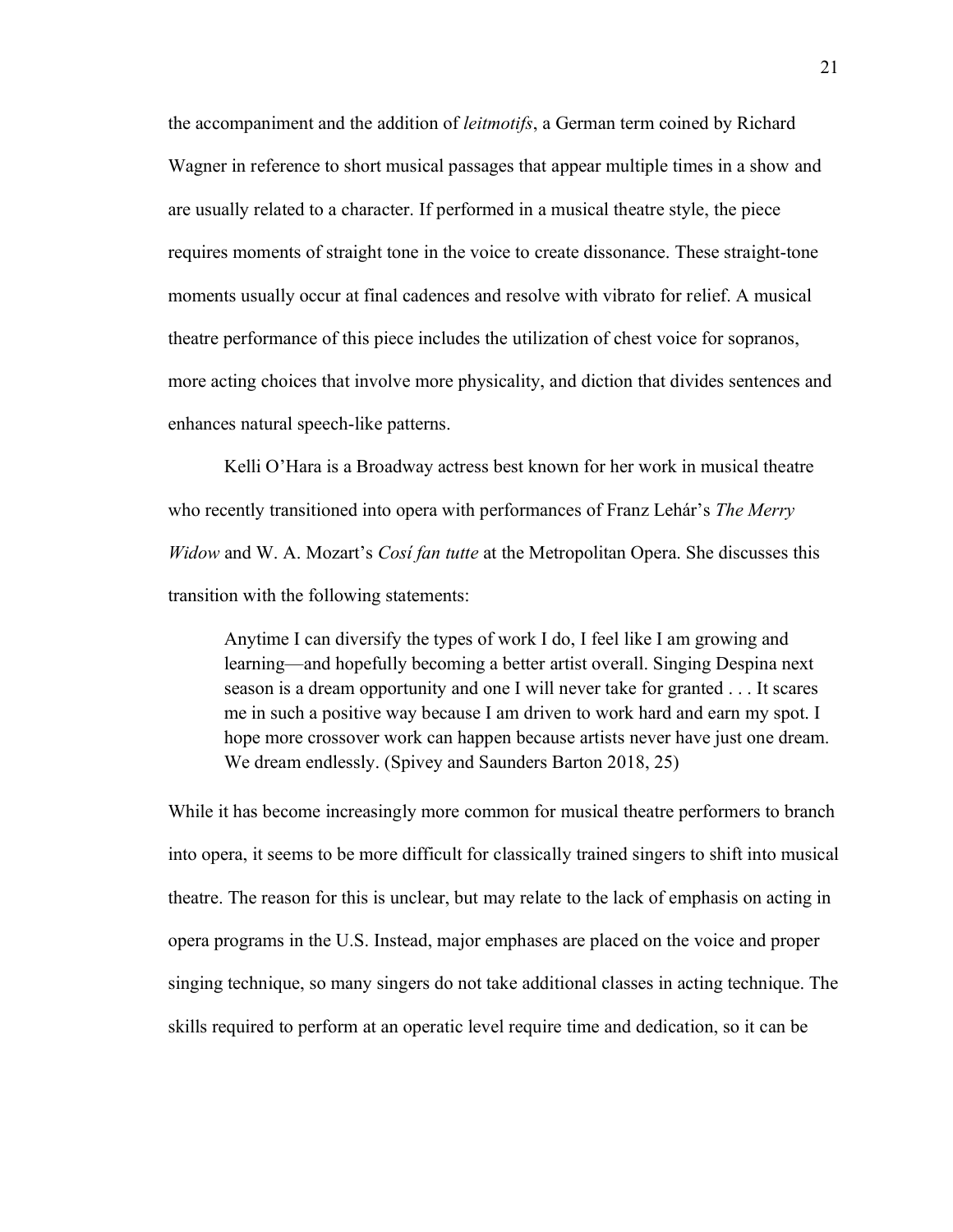daunting for opera singers to shift into an artform where the voice is no longer the most important aspect of a performance (Willis 2015, 55).

Alternatively, musical theatre requires a significant increase in acting skills. While opera singers should have a certain awareness of their bodies while performing, the voice always takes precedence. The focus is instead given to the music to heighten any needed drama. In musical theatre, the text is far more important than the vocal line. It is mandatory that the sung lines are delivered in a speech-like manner. This requires the singer to have a more developed chest voice. However, both aspects of performance are highlighted in training programs across the United States—musical theatre programs incorporate acting training into their programs at a much higher rate than opera programs. Willis says the following about this divide between opera and musical theatre singers:

For the opera singer, there is a thin separation between emotional expression and staying true to the music. For musical theatre performers, if the vocal line is occasionally inhibited due to a surge of emotion, the music drama is considered enhanced and more relatable. If the same happened on the opera stage, it could potentially be considered a distraction from the music drama. This creates a slim division between opera singers and musical theatre singers. This does not mean the musical theatre performer should strive to breakdown in tears in order to sabotage the vocal line for the sake of emotion. What this does mean is the musical theatre singer is present and open to the text and what is happening in the moment. If the vocal line is distorted while staying true to the story and the character, then this is a byproduct of the moment. (Willis 2015, 56)

The lower register of the voice—also known as the chest voice—is where most pedagogical differences occur between singing in operatic and musical theatre styles. While it is important for the cross-training soprano to exercise the head and whistle registers to maintain flexibility of the voice, a significant amount of effort must be made to strengthen the chest voice and chest-mix. Most vowels will require brightening; most notably, [a] vowels will need to become a variation of [æ]. Musical theatre also requires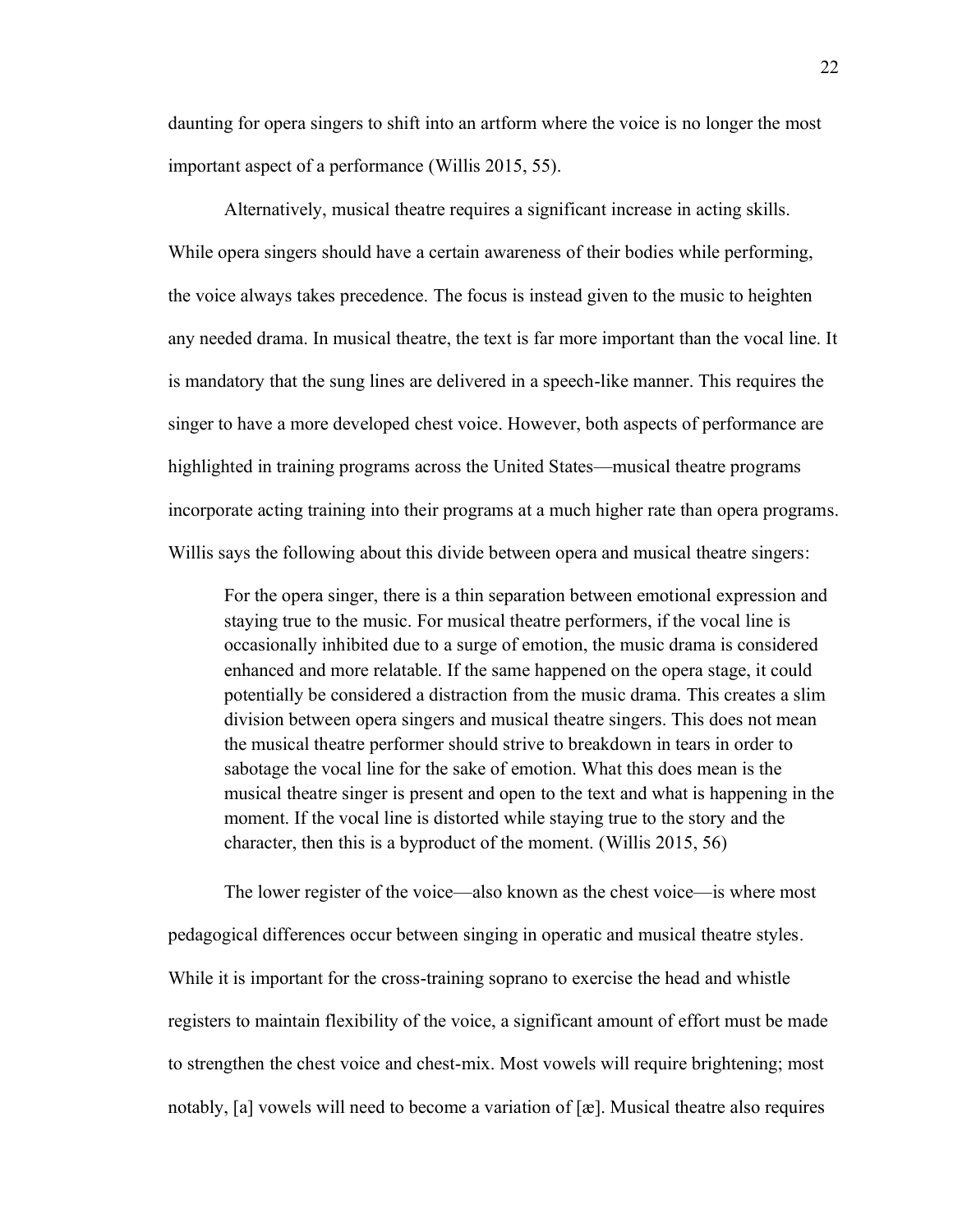straight tone moments, but stylistically these moments differ only slightly from adjustments made for Baroque music.

Simply imitating the musical theatre style will likely cause tension, discomfort, and damage to the vocal folds. It is necessary for modern sopranos to understand the specific adjustments that need to be made based on the style of singing and balance those differences for the duration of their careers. These adjustments may vary based on the goals, limitations, or comfort-level of the singer, but many slight modifications are what differentiate those who sing in a stylistically accurate manner and those who do not.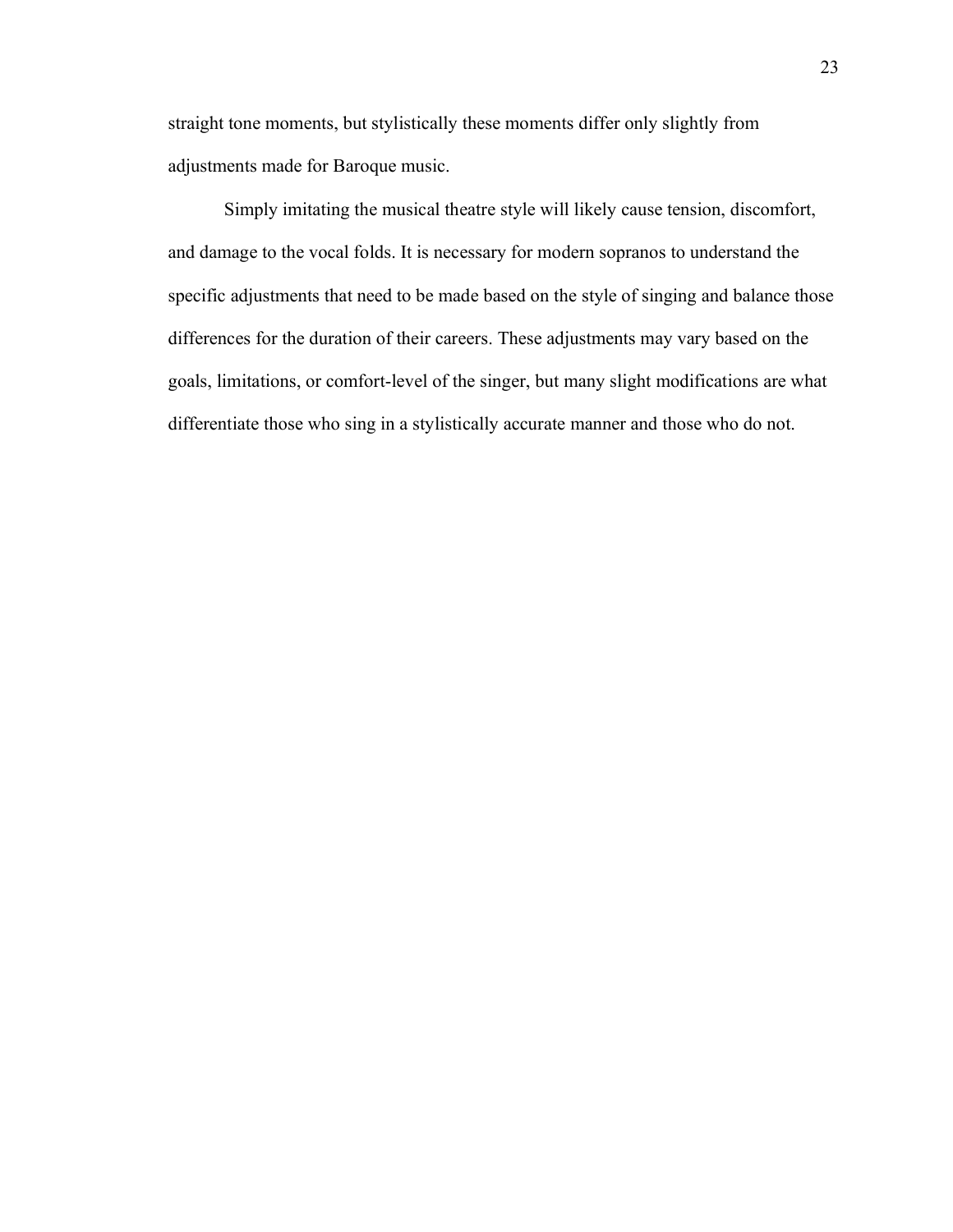#### **Chapter 4**

#### **Cross-Training for the Modern Soprano**

The opera industry has been inundated with musical theatre for the better part of the late twentieth and twenty-first centuries. This synthesis of genre and style has evolved into a noticeable twenty-first century shift in culture, described best by Norman Spivey and Mary Saunders Barton:

What seems to be happening is in fact a cultural shift, a gradual artistic union of these two art forms in a way that enriches both, while maintaining the valuable distinctions between them. It is becoming difficult for classical voice teachers to insulate themselves from this new reality. (Spivey and Saunders Barton 2018, 23)

At times, this shift in genre and style is minuscule, as demonstrated in the shift from English operetta to Golden Age musical theatre. However, complications arise with the addition of belting used in modern musical theatre repertoire and the accompanying expectation for female singers to have the skills and training to perform all styles of music.

For an opera singer to create a healthy musical theatre sound, cross-training is required. Cross-training can be defined as "singing multiple styles of music," but in the realm of vocal pedagogy it is a bit more complex. Cross-training allows the vocal folds to be protected from injury by training multiple muscle systems to do things they rarely do, such as extending the chest voice above the *primo passaggio*, otherwise known as belting. Proper training also involves a slightly higher larynx position and requires

24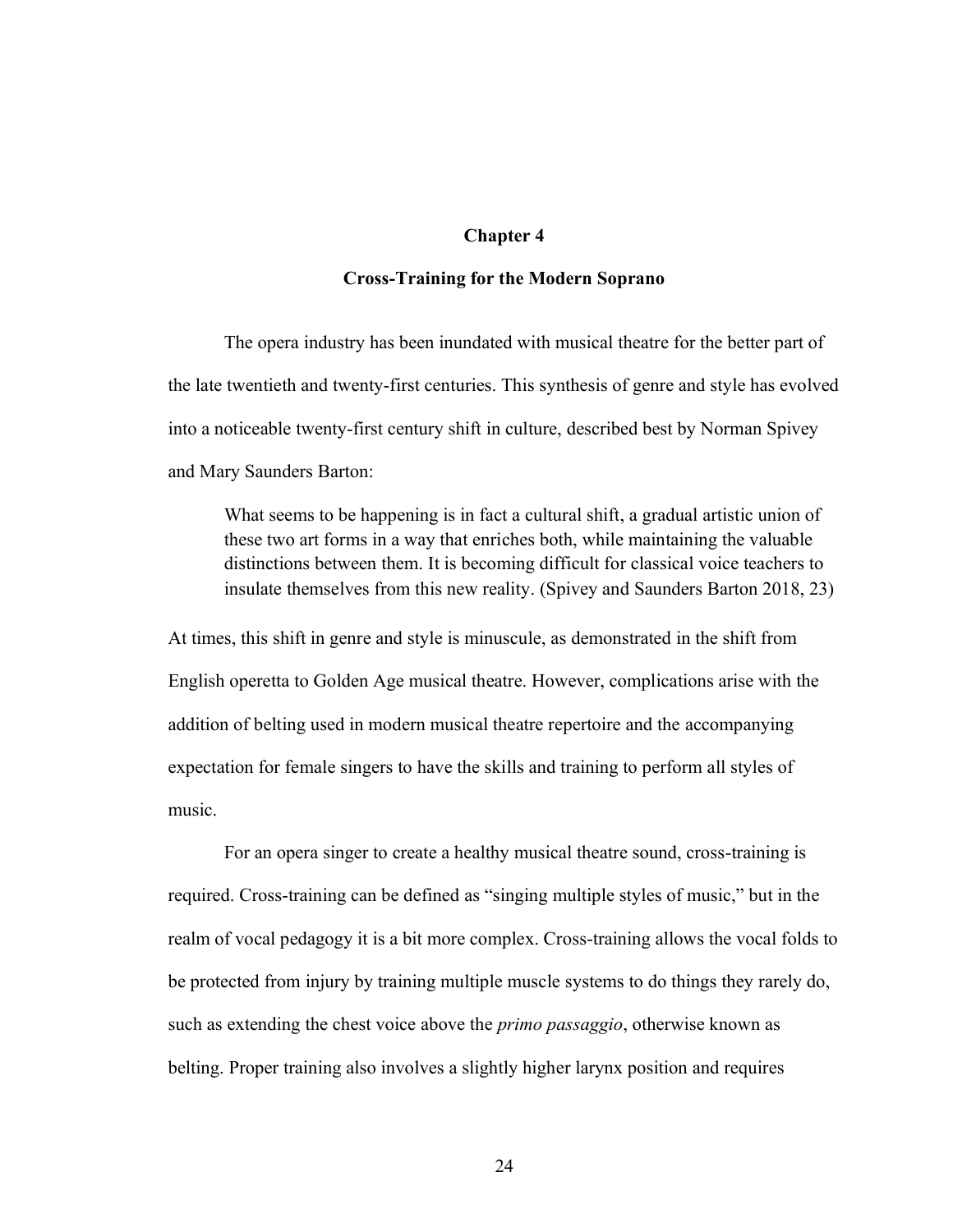alternate techniques to protect from possible injury. These differences are most notable during the transition of the female chest voice into head voice (Bourne and Garnier 2010, 12).

Belting is a singing technique utilized in many types of Contemporary Commercial Music (CCM) genres such as pop, rock, and jazz. Rachel Lebon describes characteristics of belting pedagogy as it relates to the professional singer:

Belting must be regarded and presented as high-efficiency phonation— that is, it exacts tremendous energy, sustained projection and support, and thus optimal vocal technique, control, and efficiency. An integral part of belting pedagogy must therefore include explanations that foster knowledge of the vocal mechanism, awareness of what constitutes vocal abuse and misuse, and strategies to produce the vocal sounds that are demanded, efficiently, with the objective of vocal endurance. Equipped with this factual information, the professional singer would be better able to deal with the pressures placed on vocalists who are often made to feel that they are being "prima donnas" or labeled as "difficult" when they are merely exercising good vocal maintenance. (Lebon 1999, 117)

Because belting requires immense stamina, it is important that the student takes extra precautions to prevent vocal fatigue. Belting, much like classical singing, requires appropriate breath control, vibration of the vocal folds, and manipulation of the resonators to enhance the sound (Ragan 2020, 205). Belters must use microphones to properly amplify their sound in a hall, as opposed to opera singers who use only their resonating cavities—the throat, nasal passages, and mouth—to be heard over an orchestra (LeBorgne and Rosenberg 2014, 274). Belting involves extending the chest voice higher than in classical singing, which requires a developed head voice for the vocal folds to sustain a belt. Unhealthy belting can cause excessive tension in the throat, leading to injuries of the vocal folds. In fact, this occurrence of injury has become so common that many classical voice teachers refuse to educate themselves or their students about belting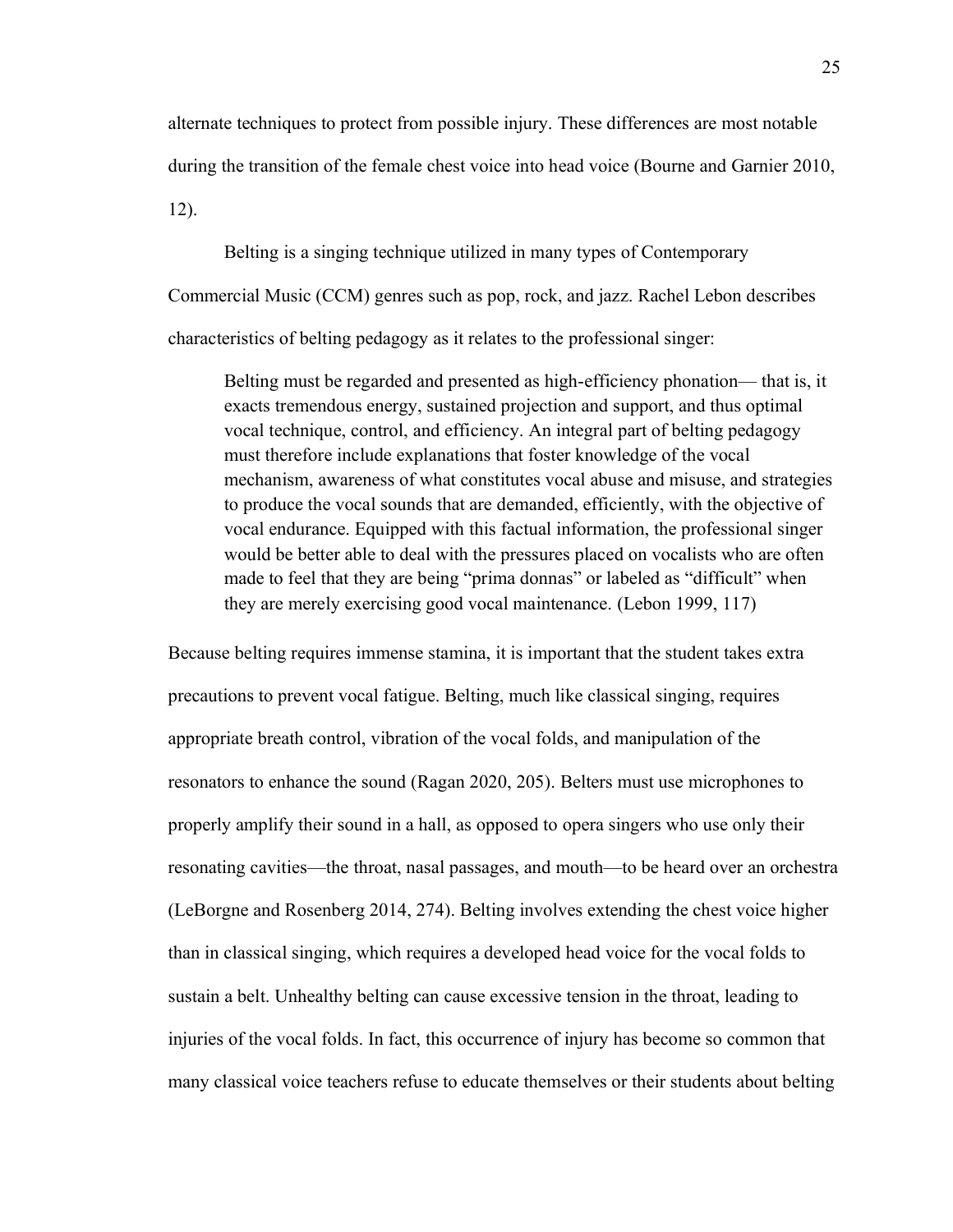in fear of causing vocal injury (Hoch 2014, 3). However, the lack of training or willingness to learn often leads to more injury, as those vocalists never learn the proper belting techniques. Willis describes this phenomenon with the following:

Again and again, when a CCM singer suffers an injury, the voice teaching field immediately states it is a byproduct of voice misuse due to a lack of classical training. Rarely do we think the injury may be from overuse, not misuse of the voice. Musical theatre singers have intense demands laid upon them performing eight shows a week and typically singing in a high intensity manner conducive to contemporary musical theatre singing. In keeping this in mind, it is important for musical singers to have a solid technique to withstand the requirements necessary to sing in a variety of different vocal styles often found in musical theatre singing. (Willis 2015, 64)

All healthy belting involves some form of cross-training to develop a healthy chest voice and head voice. The vocal folds must be strong and flexible enough to thicken and thin as necessary in order to take the chest voice higher than an operatic soprano. Head voice is required to mix into the upper chest voice to thin out the vocal folds, thus preventing the singer from simply yelling.

Musical theatre singing requires a shift towards a speech-like quality to assist in storytelling (Hoch 2014, 25). This is often executed by changing the shapes of vowels to create a difference in tone quality that is more like speaking. The lips, tongue, and jaw all adjust the shapes of vowels by altering space and resonance qualities to enunciate the text clearly. These minute alterations are perceived by listeners as having a brighter resonance, especially in the lower parts of the range. Specific changes in registration occur depending on the specific show, time of composition, composer intent, and desires of the director. For instance, a Golden Age musical theatre production might require tall, round vowels with consistent vibrato throughout each piece while a contemporary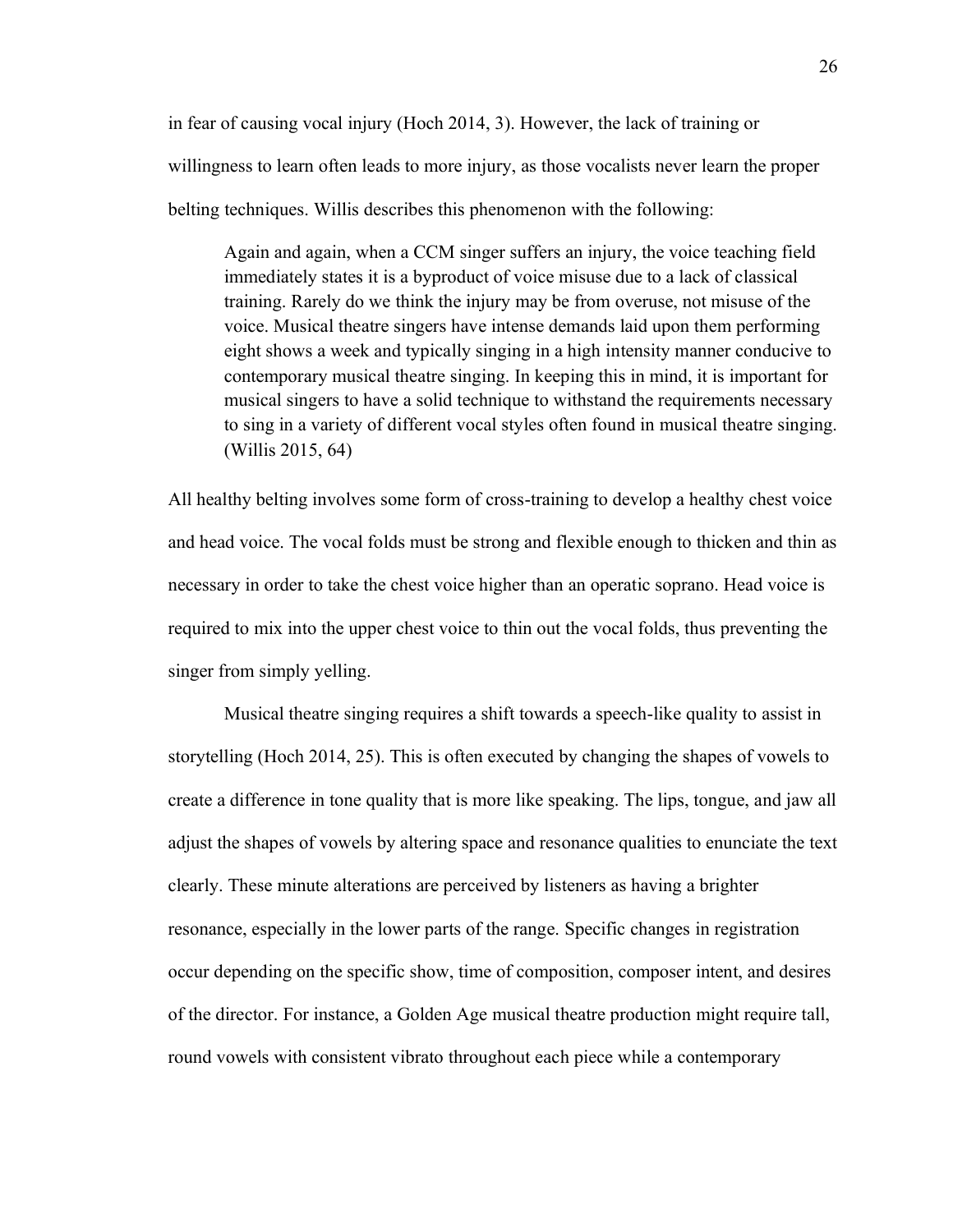production might require more belting, straight tone, and spoken dialogue (Hoch 2014, 19).

Karen Hall says, "In the simplest of terms, female music theatre singing requires more use of chest register, especially in the middle register, (the middle-C octave), while classical singing uses more head register throughout the entire vocal range," (Hall  $2014$ , 69). Styles of singing within musical theatre can be separated into four main categories: traditional legit, traditional belt, contemporary legit, and contemporary belt. Traditional legit requires the classical musical theatre sound heard in Golden Age and other pre-1960s musicals, while traditional belt mostly contains spoken dialogue in a speak-sing manner. Contemporary legit is more speech-like than traditional legit, but it still features many qualities of classical singing such as chiaroscuro, sostenuto, and consistent vibrato (Edwin 2003, 431).

In both operatic and musical theatre productions, the applied breathing techniques are similar. Both styles require a balanced inhalation accompanied by the expansion of the ribcage and release of the lower abdominal muscles as well as muscular antagonism to resist collapsing the chest during exhalation. Airflow, however, needs to be altered to perform any type of mixing or belting. A chest mix voice requires a decrease in airflow while a head mix voice requires an increase in airflow (Willis 2015, 49). The needs of the vocal folds remain the same as in classical singing: the thyroarytenoid-dominant register—chest voice—requires less airflow due to the shorter length of the vocal folds and shorter duration between oscillations. Meanwhile, the cricothyroid-dominant register—head voice—requires more airflow due to the longer and thinner length of the vocal folds and longer duration between oscillations. These adjustments are made with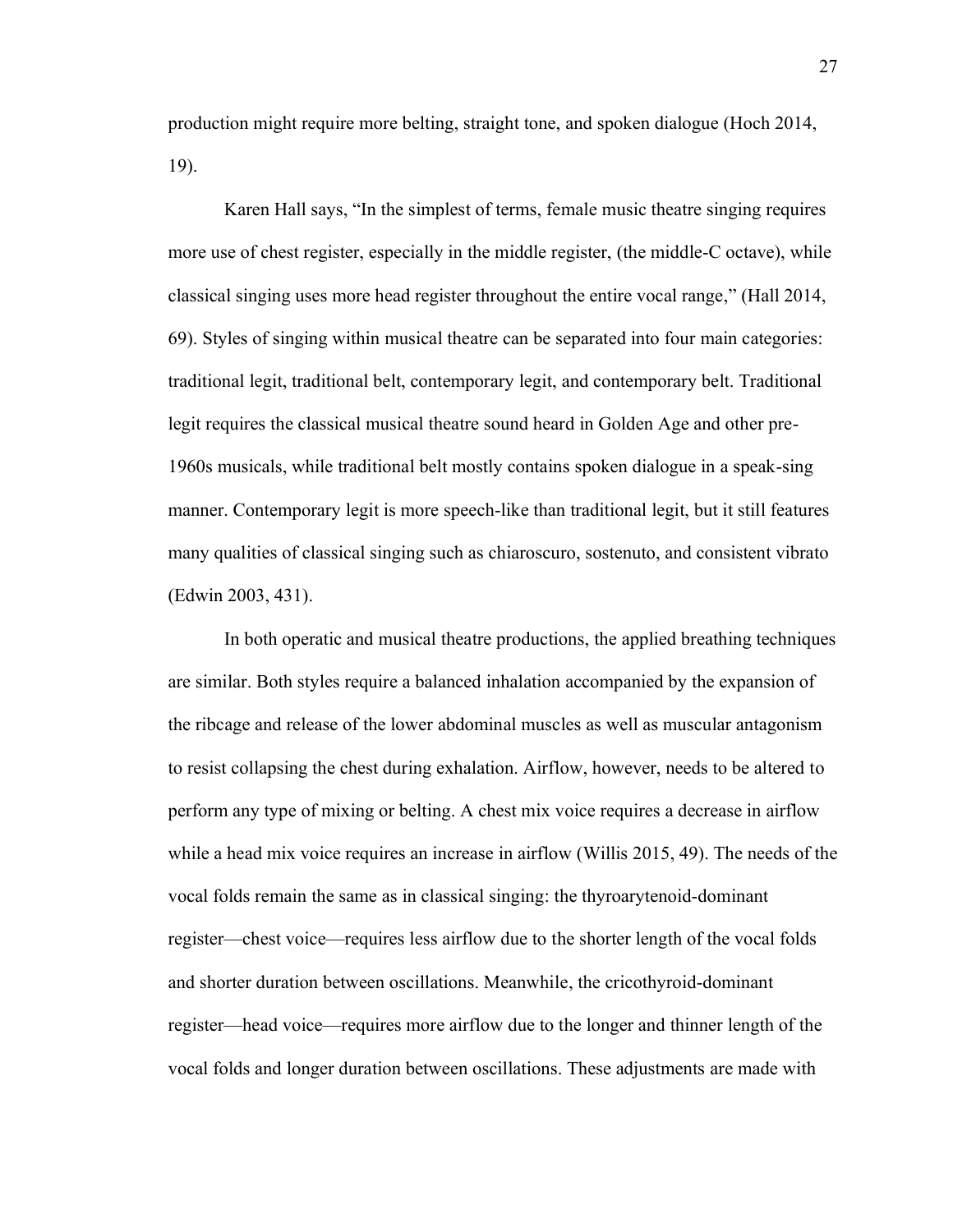the ability to monitor breath control and flow. Success in this aspect of singing allows for a smooth transition between singing opera and musical theatre styles.

Some contemporary musicals fall within multiple categories of singing. For instance, *Sweeney Todd* by Stephen Sondheim features legit, mix, and belt roles. An operatic soprano might be more inclined to perform the role of Johanna rather than Mrs. Lovett, but these choices must be made based on the individual needs and skillset of the singer. Some sopranos are comfortable extending their chest-dominant voice above F4. This type of singer must embrace more cross-training to be able to sustain a healthy belt, while lighter sopranos may prefer to sing strictly legit roles that lie mostly in their headdominant voice such as Johanna in *Sweeney Todd* or Cinderella in Sondheim's *Into the Woods*. Singers must also consider the venue of performance and how certain styles of singing in their voice will be heard in a large hall versus an intimate theatre.

One quality that is unique to musical theatre is the involvement of vocal registration. Register shifts in the voice are celebrated in musical theatre. One of the defining qualities of operatic singing is a legato line that is created with a balance of breath, resonance, and pitch to smoothly navigate the passages and sound like one voice. However, in musical theatre, chest voice, mix, belt, and head voice are all used in collaboration with the text and music to enhance the performance. For the modern operatic soprano to begin cross-training in musical theatre, it is ideal to begin with earlier works that model the operatic structure such as Rogers and Hammerstein's *Oklahoma!* or Gilbert and Sullivan operettas such as *Pirates of Penzance* (Spivey and Saunders Barton 2018, 72).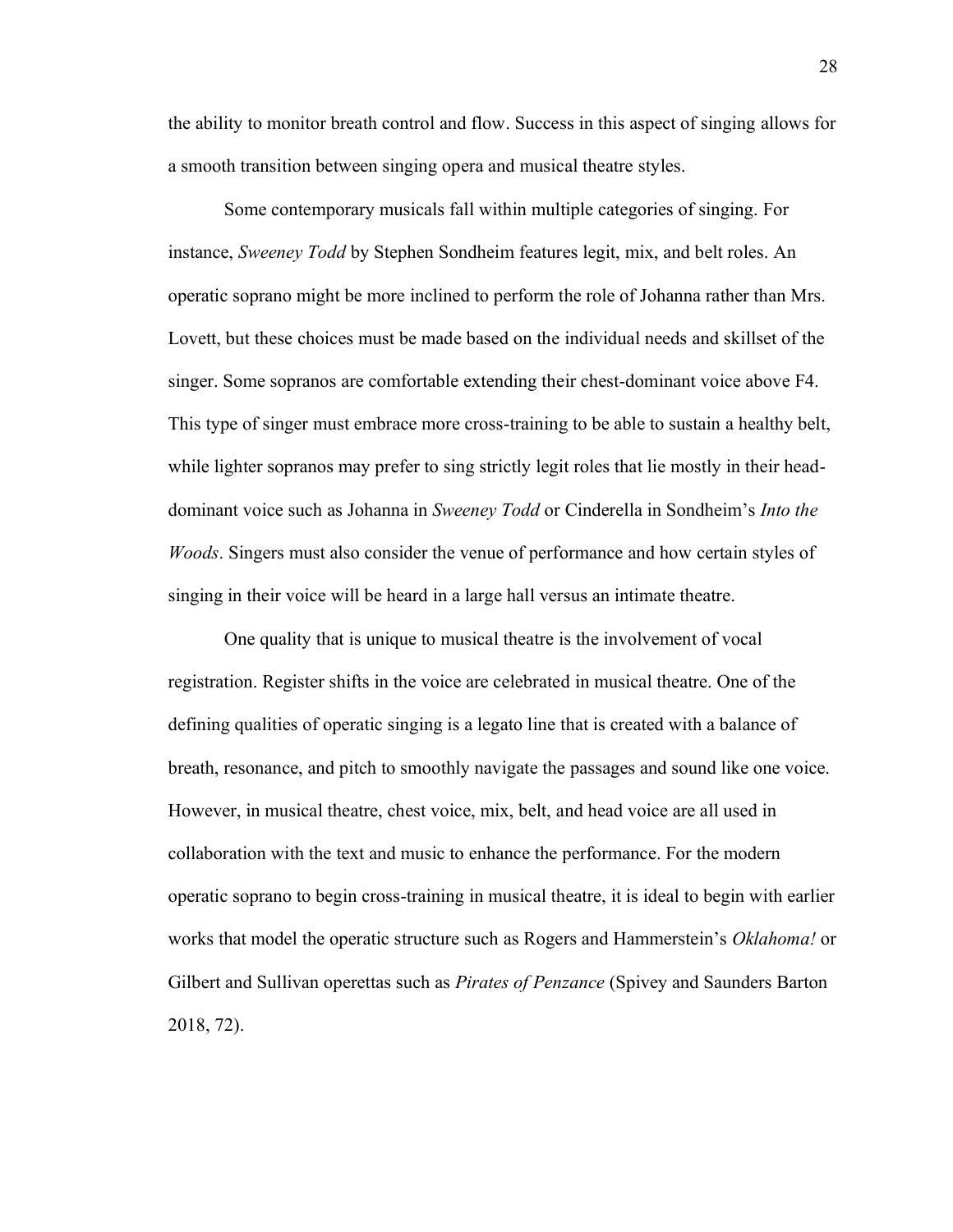For a voice student who wishes to cross-train in opera and musical theatre styles, a voice teacher with a high level of musical theatre understanding and an appreciation for classical foundational vocal training is required. This teacher will be able to ensure that a voice student is not overusing or injuring their instrument. Vocal cross-training takes time and dedication, whether it is done by a classically trained singer who wants to learn how to belt or a belter who has never practiced legit singing. Both singers must develop proper strength and coordination to avoid injury (Spivey and Saunders Barton 2018, 32). For the twenty-first century vocalist, these skills are invaluable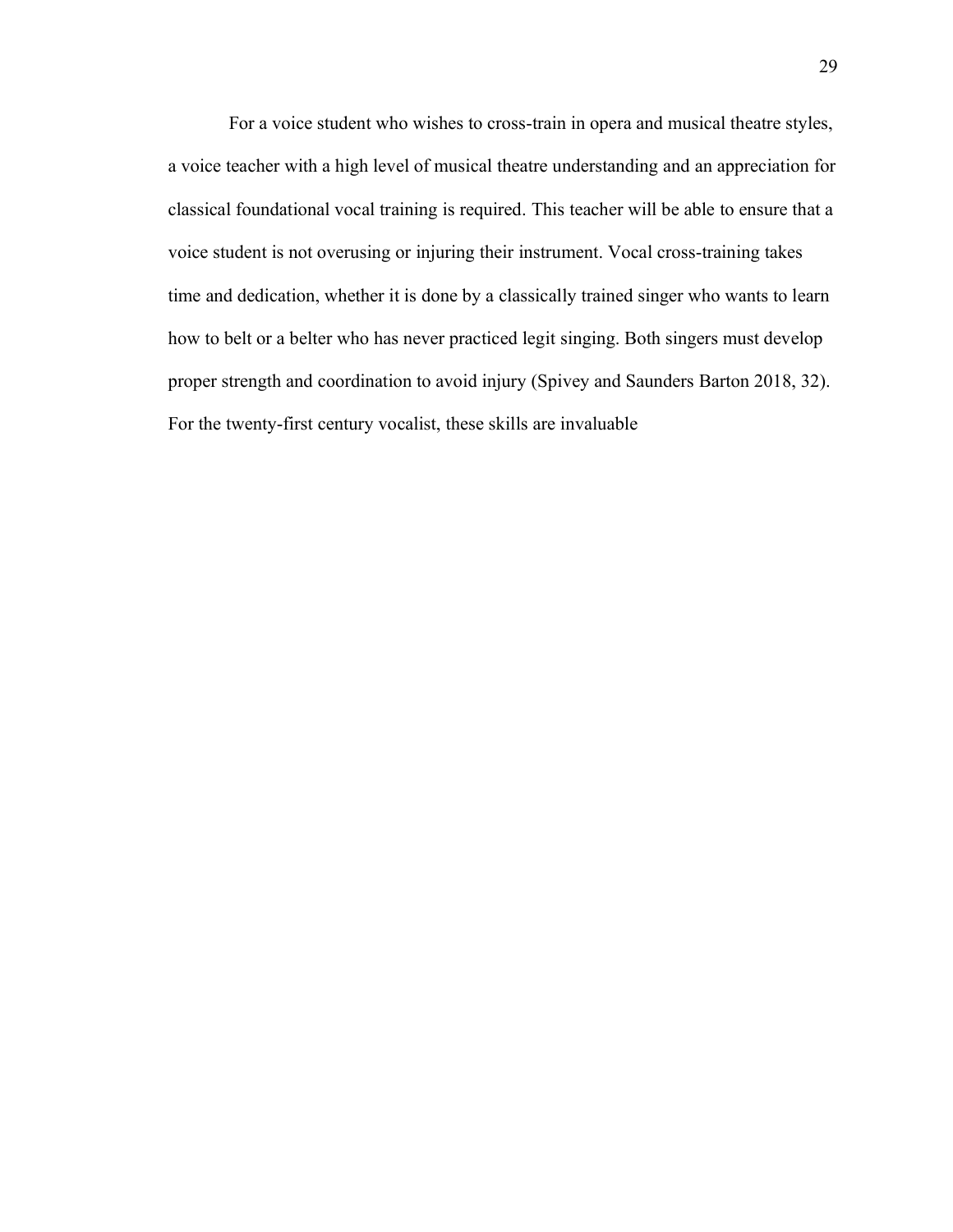#### **Conclusion**

While the demands for performing opera and musical theatre are vastly different, much of the vocal technique remains the same. In the modern singing industry, it is imperative to note that these two pedagogical techniques are not opposite, but rather complementary. Modern research has expanded the relationship between these genres through the works of commercial vocal pedagogues such as Wendy LeBorgne, Jo Estill, Karen Hall, and many more. From early American opera and Golden Age musicals to present day musical theatre, there have been distinct shifts in composition style, singing techniques, and the demands of the singer that have made each era of music unique. No single style of singing is better than another; rather, an emphasis on healthy singing is what all singers and teachers of singing should strive to practice. If the aims of this paper have been met, it has opened the conversation to cross-training in the modern voice studio to include genres outside of western classical vocal technique.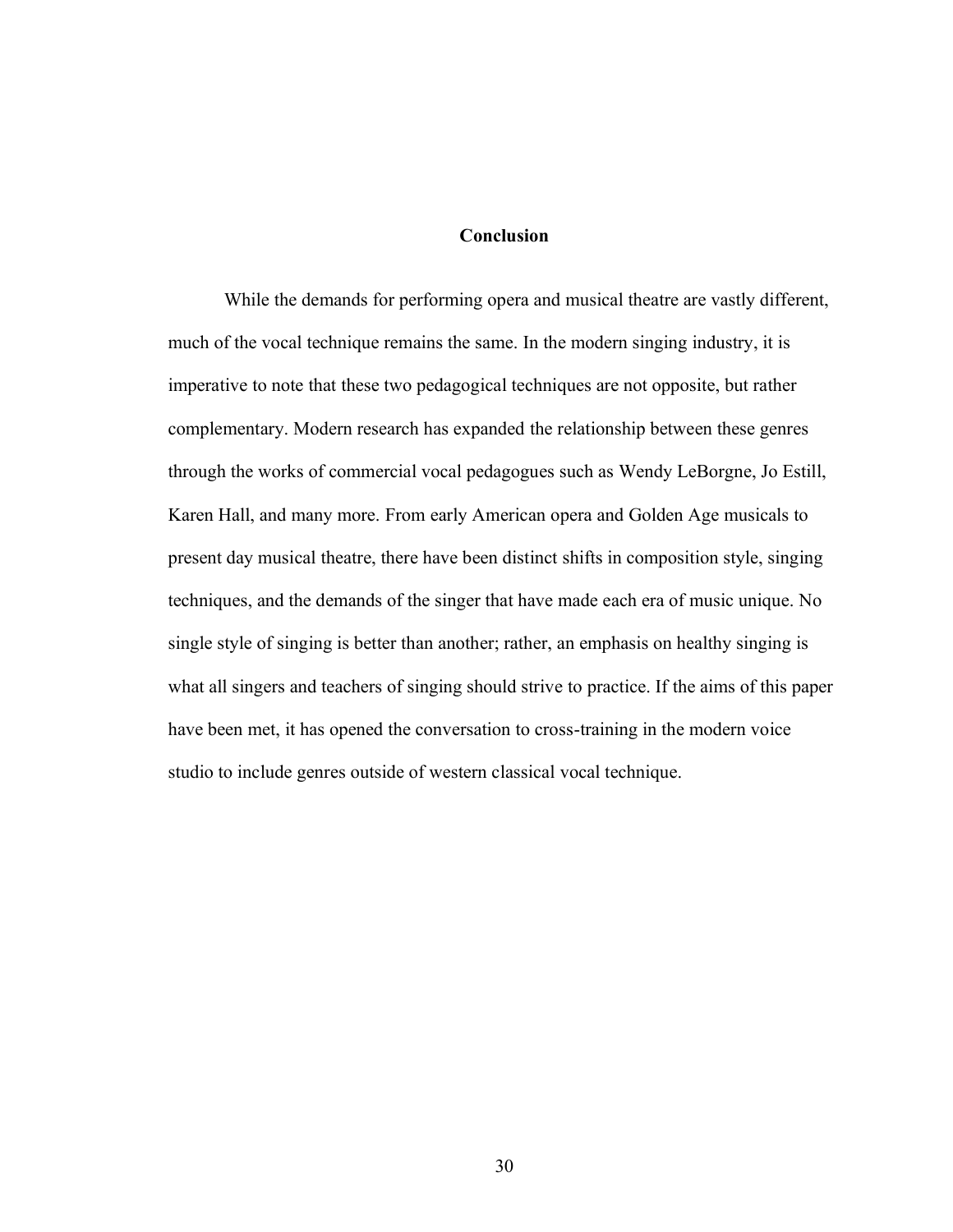#### **References**

Bailey, Leslie. 1952. *The Gilbert & Sullivan Book.* London: Cassell.

- Bourne, Tracy and Maëva Garnier. 2010. "Physiological and Acoustic Characteristics of the Female Music Theatre Voice in 'Belt' and 'Legit' Qualities," Presented at the International Symposium on Music Acoustics, Katoomba, Australia, August 25- 31, 2010.
- Edwin, Robert. 2003. "A Broader Broadway." *Journal of Singing* 59, no. 5: 431.
- Grout, Donald Jay. 2003. *A Short History of Opera*. New York, NY: Columbia University Press.
- Hall, Karen. 2014. *So You Want to Sing Musical Theater: A Guide for Professionals*. Lanham, MD: Rowman and Littlefield.
- Hoch, Matthew. 2014. *So You Want to Sing CCM (Contemporary Commercial Music).* Lanham, MD: Rowman and Littlefield.
- Hutchins-Viroux, Rachel. 2004. "The American Opera Boom of the 1950s and 1960s: History and Stylistic Analysis." Opera and Society in the English-Speaking World 2, no. 3: 145-163. https://doi.org/10.4000/lisa.2966.
- Hurwitz, Nathan. 2014. *A History of American Musical Theatre: No Business Like It*. New York, NY: Routledge.
- Katalinić, Vyera. 2009. "Musical Theatre as High Culture? Discourse on Opera and Operetta During the Late 19th Century." *International Review of the Aesthetics and Sociology of Music* 40, no. 1: 164-167.
- Kenrick, John. 2008. *Musical Theatre: A History*. New York, NY: Continuum International Publishing Group.

Kirk, Elise K. 2001. *American Opera.* Chicago, IL: University of Illinois Press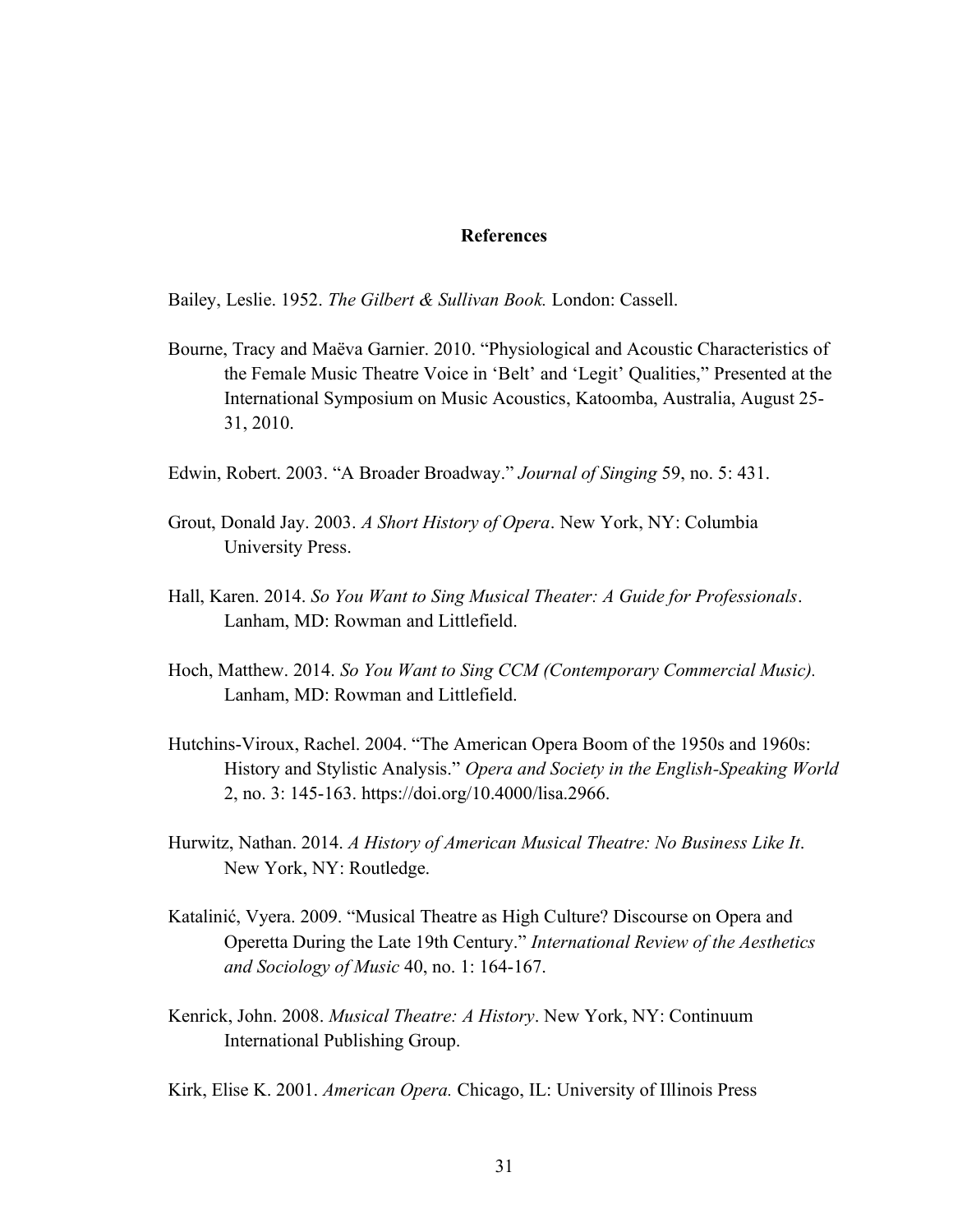- Lamb, Andrew. 2001. "Operetta." *Grove Music Online.* Accessed September 26, 2021. https://doi.org/10.1093/gmo/9781561592630.article.20386.
- Lebon, Rachel. 1999. *The Professional Vocalist: A Handbook for Commercial Singers and Teachers*. Lanham, MD: Scarecrow Press..
- LeBorgne, Wendy D. and Marci Daniels Rosenberg. 2014. *The Vocal Athlete.* San Diego, CA: Plural Publishing.
- Offenbach, Jacques. 1957. *Orpheus in America: Offenbach's Diary of His Journey to the New World*. Translated by Lander MacClintock. Digitized 2007. Bloomington, IN: Indiana University Press. https://publish.iupress.indiana.edu/projects/orpheusin-america.
- Ragan, Kari. 2020. *A Systematic Approach to Voice: The Art of Studio Application*. San Diego, CA: Plural Publishing.
- Rubin, Emanuel. 1990. "Jeannette Meyers Thurber and the National Conservatory of Music." *American Music* 8, no. 3 (Autumn): 294–325. https://www.jstor.org/ stable/3052098.
- Rudel, Julius. 1961. "Opera's Development in America." Music Journal 19, no. 2 (February): 28.
- Spivey, Norman and Mary Saunders Barton. 2018. *Cross-Training in the Voice Studio: A Balancing Act.* San Diego, CA: Plural Publishing.
- Sonneck, O. G. 1905. "Early American Operas." Sammelbände der Internationalen *Musikgesellschaft* 6 no. 3 (April), 428-495. https://www.jstor.org/stable/pdf/ 929173.pdf.
- Tischler, Barbara L. 1986. "One Hundred Percent Americanism and Music in Boston During World War I." *American Music* 4, no. 2 (Summer): 164–76. https://www.jstor.org/stable/3051979.

Traubner, Richard. 2003. *Operetta: A Theatrical History*. New York, NY: Routledge.

White, Michael. 2003. "Something for the weekend, sir?" *The Independent* (London), December 15, 2003. https://www.independent.co.uk/arts-entertainment/music/ features/something-for-the-weekend-sir-82650.html.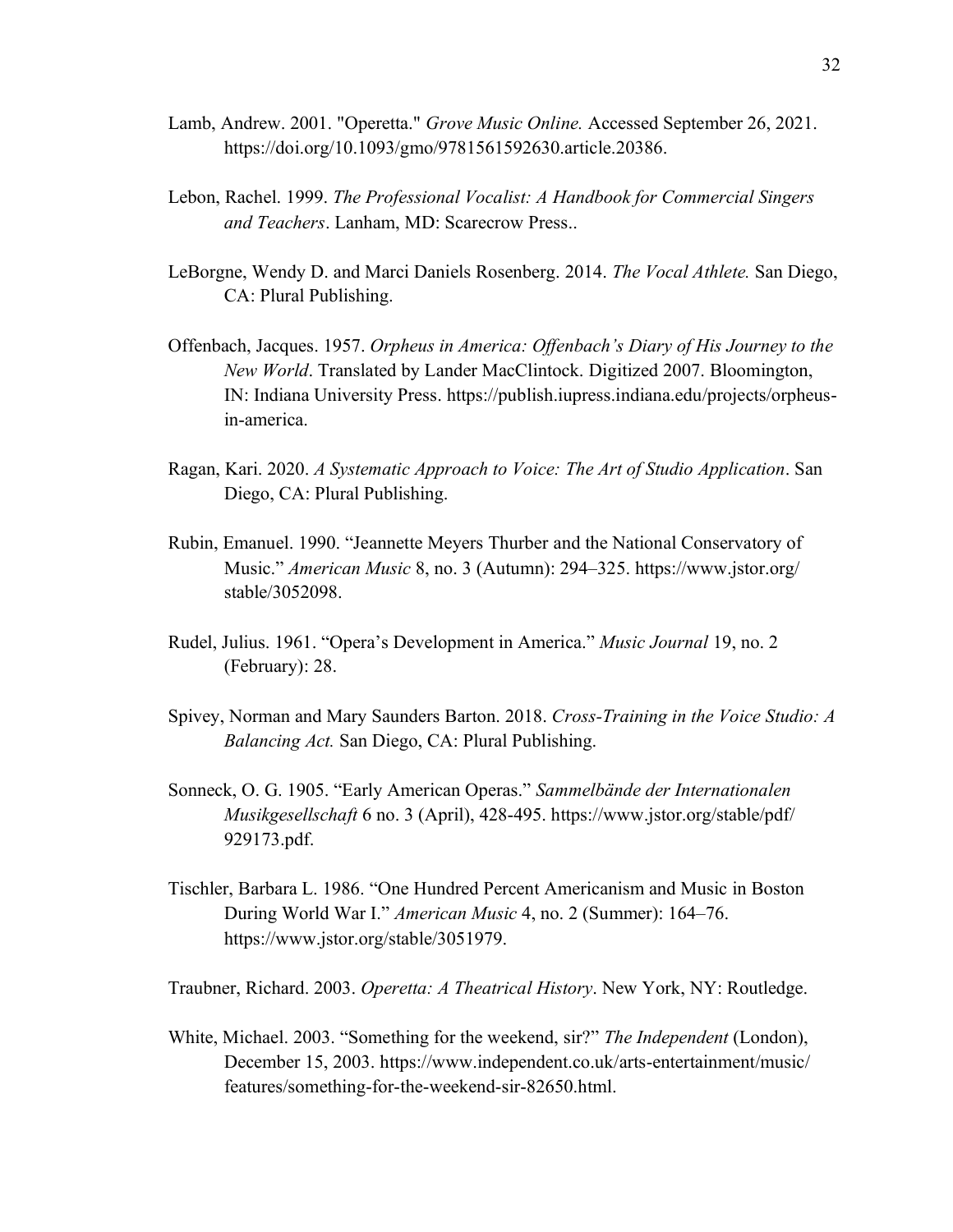Willis, Keyona. 2015. "The Crossover Opera Singer: Bridging the Gap Between Opera and Musical Theatre." D.M.A. diss., The Ohio State University. https://docplayer.net/46864779-The-crossover-opera-singer-bridging-the-gapbetween-opera-and-musical-theatre-d-m-a-document.html.